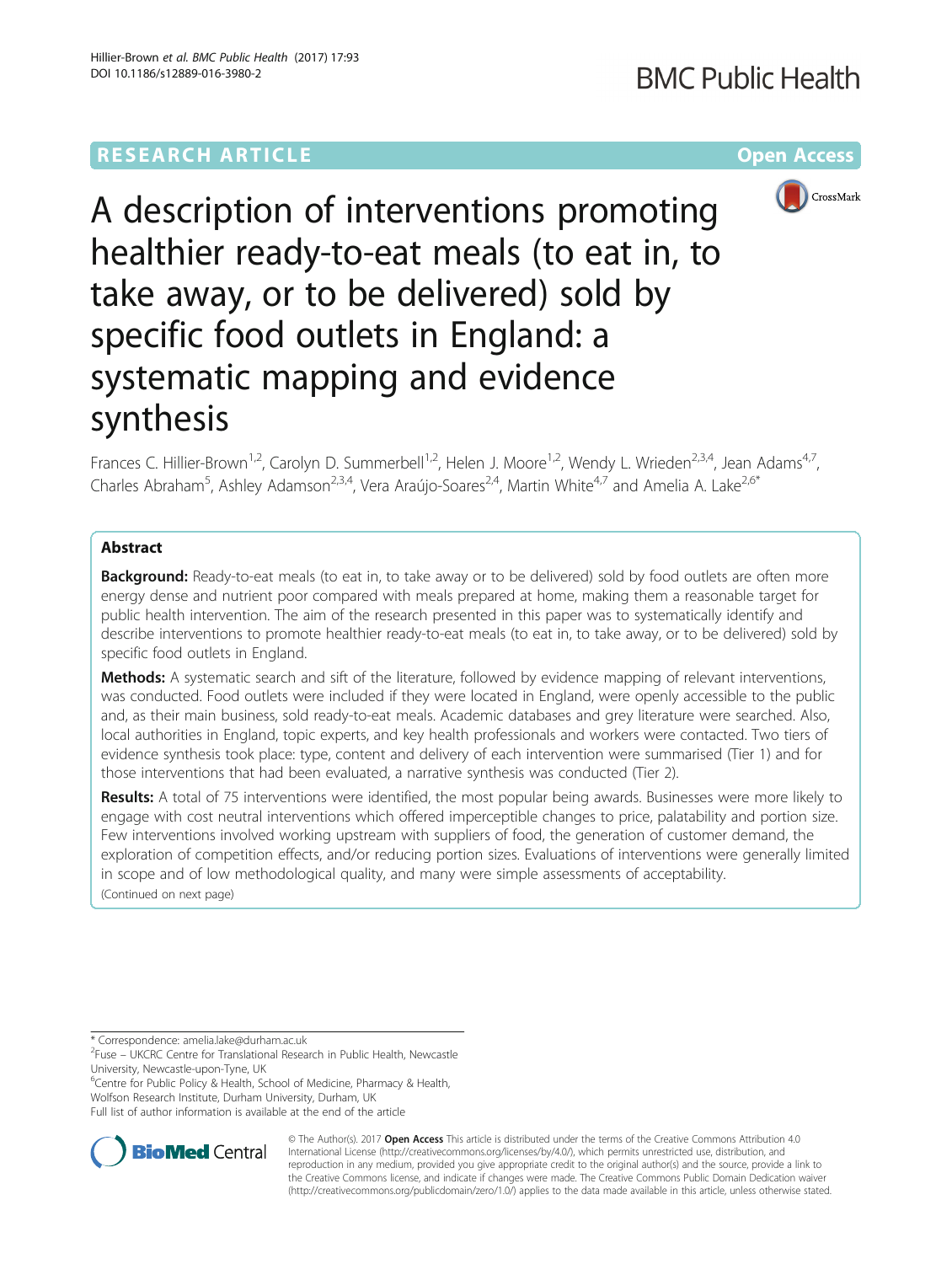#### (Continued from previous page)

Conclusions: Many interventions promoting healthier ready-to-eat meals (to eat in, to take away, or to be delivered) sold by specific food outlets in England are taking place; award-type interventions are the most common. Proprietors of food outlets in England that, as their main business, sell ready-to-eat meals, can be engaged in implementing interventions to promote healthier ready-to-eat-food. These proprietors are generally positive about such interventions, particularly when they are cost neutral and use a health by stealth approach.

Keywords: Ready-to-eat-meals, Takeaways, Restaurants, Food environments, Diet, Nutrition, Obesity, Public health, Intervention, Evaluation

### Background

Ready-to-eat meals (to eat in, to take away, or to be delivered) sold by specific food outlets that, as their main business, sell ready-to-eat meals, are often more energy dense and nutrient poor compared with meals prepared and eaten at home [\[1](#page-15-0)]. Furthermore, the consumption of ready-to-eat meals sold by food outlets is associated with higher energy and fat, and lower micronutrient intake [[2\]](#page-15-0), and eating takeaway or fast food is associated with excess weight gain and obesity [[3, 4\]](#page-15-0).

The popularity and prevalence of eating ready-to-eat meals sold by food outlets has risen considerably over the last few decades in many high and middle income countries [\[5](#page-15-0)–[7](#page-15-0)]. For example, around one fifth to one quarter of the UK population eat takeaway meals at home at least once per week [[7](#page-15-0)]. There is some evidence that food outlets selling takeaway meals and fast foods are clustered in areas of deprivation [\[8](#page-15-0)]. Ready-to-eat meals sold by food outlets, particularly in deprived areas, are therefore a reasonable target for public health intervention [\[9](#page-15-0)].

A systematic review of the world literature on the impact of such interventions [[10\]](#page-15-0) identified only 13 interventions (12 in peer review publications), 11 of which were based in the US and one each in Canada and South Korea. The review found a limited range of practices that food outlets were asked to change as part of the intervention; all interventions included signage and labelling to promote healthful food options, several promoted more healthful cooking methods, and only one introduced new healthful menu options. The authors summarised the impact of these 13 interventions as being promising.

Since March 2011 the Department for Health (England), through the 'Public Health Responsibility Deal', has worked with a number of national and regional chain food outlets operating in England to promote healthier readyto-eat meals. Chain food outlets 'sign up' to the nutrition guideline and pledge to implement a range of interventions to promote the sale of healthier ready-to-eat meals. Many of these interventions have used 'health by stealth' approaches, e.g. reformulation (particularly salt reduction, the removal of trans fats, and calorie reductions), and removing condiments from tables in sit-in eateries. Other interventions have focused on promoting smaller portion sizes (for example through re-packaging, or offering smaller options in addition to regular size meals), and providing consumers with better nutritional information (for example calorie labelling on menus) [\[11](#page-15-0)].

However, there are very few independently owned food outlets signed up to the Responsibility Deal despite the fact that there is a Local Responsibility Deal (see [https://](https://responsibilitydeal.dh.gov.uk/local-partners/) [responsibilitydeal.dh.gov.uk/local-partners/](https://responsibilitydeal.dh.gov.uk/local-partners/) [[12\]](#page-15-0)) which the Department of Health (England) has been encouraging local authorities to promote to businesses in their area. This is of particular concern because the nutritional quality of food sold by independent food outlets is, in general, less healthy than that sold by chain food outlets [[1\]](#page-15-0). Also, owners of these outlets, particularly those in deprived areas, appear to be less willing to engage in health-promoting interventions [\[13](#page-15-0), [14](#page-15-0)]. A range of interventions are currently being championed by local government in England to promote healthier ready-toeat foods sold by independent food outlets, but these tend to be poorly catalogued and described [\[15\]](#page-15-0). Indeed, our work with this review and others has shown that information on applied public health research questions relating to the nature and range of public health interventions, as well as many evaluations of these interventions, may be predominantly, or only, held in grey literature and grey information [\[16](#page-15-0)]. In addition, the evidence base around the development, implementation and effectiveness of these interventions is unclear and scattered. Together, these problems make it hard for those planning, designing and delivering new interventions to build on previous learning.

The research presented in this paper, and a related 'sister' review ([[17](#page-15-0), [18\]](#page-15-0)), attempt to fill these evidence gaps. Our related 'sister' review found that the evidence is dominated by interventions in national and multinational chain food outlets operating in North America; only one intervention from the UK was identified. This 'sister' review of the effectiveness of such interventions was restricted to evaluations of interventions which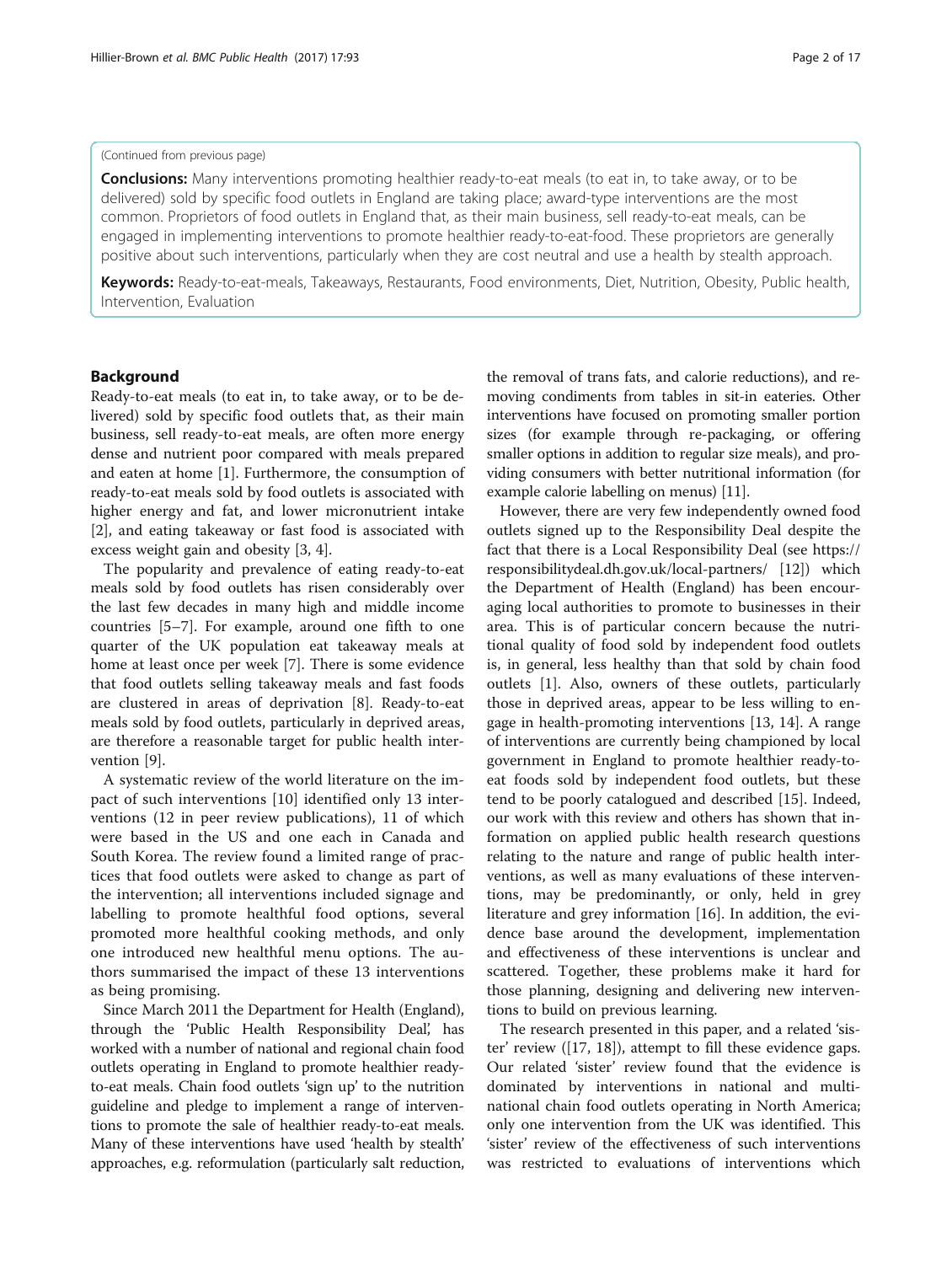include an assessment of impact/outcome that were conducted anywhere in the world, identified through academic database searches and published in peer review publications. In contrast, the paper reported here includes a description of relevant interventions in England and, where available, evaluations of interventions which include an assessment of process, acceptability, cost, and/or impact/outcome conducted, identified through academic database and grey literature searches and information from various contacts.

The aim of the research presented in the current paper, therefore, was to systematically identify interventions to promote healthier ready-to-eat meals (to eat in, to take away, or to be delivered) sold by specific food outlets in England. Where possible, we aimed to describe the type of interventions, and summarise information on their content and delivery. In addition, for those interventions which had been evaluated, we aimed to summarise information from these evaluations.

### Methods

We conducted a systematic search and mapping of the evidence, and an evidence synthesis, using methods adapted from standard systematic review techniques [[19, 20](#page-16-0)], of interventions to promote healthy ready-toeat meals (to eat in, to take away, or to be delivered) sold by specific food outlets in England.

#### Inclusion criteria

The specific food outlets we included were those that, as their main business, sold ready-to-eat meals and beverages, and were openly accessible to the general public. Supermarkets and general food stores selling ready-to-eat meals (e.g. salad boxes and sandwiches) were not included, but cafes and restaurants within supermarkets and other retail stores selling ready-to-eat meals were. Food outlets which would otherwise meet the inclusion criteria, but provided ready-to-eat meals free of charge (e.g. community based lunch clubs for the elderly or homeless), were excluded. We also excluded food outlets which are not openly accessible to the general public, including those based in schools and universities, workplaces, and health or social care institutions: the effects of interventions to promote the sale of healthier meals in these food environments has previously been reviewed, e.g. [\[21](#page-16-0)–[23\]](#page-16-0).

We did not specifically exclude food outlets where the only option was to eat in, and as such we ran the risk of including interventions targeted at 'high end' restaurants.

The categorisation of types of food outlets to be included was developed using previous work on this topic area by Lake et al. [\[24, 25\]](#page-16-0). This work identified various categories of food outlets, of which nine were deemed relevant for this review (see Additional file [1](#page-14-0)). Food outlets

targeted by the interventions included in this review were mapped onto these 9 categories of food outlets; some food outlets mapped onto more than one category.

Our knowledge of the evidence base in this area comes from our sister review [\[18](#page-15-0)], where after searching the bibliographic databases we identified just one uncontrolled study conducted in England [\[26](#page-16-0)] (included in this article as Award 34). Given the aim of the present review was to provide an inclusive and comprehensive list and description of relevant interventions, we did not set any inclusion criteria based on how or where information about relevant interventions (or evaluations of them) was reported, or methodological quality of this information. For example, we considered assessments of acceptability of the intervention (by the project team, the food proprietor and staff, or the customer) as evaluations for the purpose of this review.

#### Systematic search and mapping

Bibliographic databases, research and trial registers, and grey literature, were searched for relevant information between December 2013 and January 2014 (by FHB and HJM); see Table [1](#page-3-0) for more information. In addition, between January and March 2014, a list of people were contacted (via social media, email, routine newsletters, magazines, bulletins and websites, by FHB) asking for relevant information. These included key contacts in all 353 local authorities in England, topic experts, and relevant health professionals and workers; see Additional file [2](#page-14-0) for more information.

All bibliographic and grey literature searches were performed by FHB or HJM. All search results from the academic literature were screened for relevance by FHB, AAL, HJM or CDS. All search results from the grey literature were screened for relevance by FHB. Responses to information requests were screened for relevance by FHB. Any instances of uncertainty were resolved through discussion with AAL.

Given that information about some interventions was reported from more than one source (Fig. [1\)](#page-4-0), in different formats and by different people, a careful mapping of interventions was conducted by FHB. Areas of uncertainly were resolved through discussion with AAL. Information on the name, location, type, aim and description of the intervention, and the intervention team, was extracted for each intervention. For data extraction, we developed, piloted, and used a data extraction pro forma. Where we had just a small amount of information, for example from an email correspondence or a brief article on a website, we chose to include all available information. Data extractions were conducted by FHB, AAL, CDS or WLW and checked by FHB and AAL. Any discrepancies were resolved by CDS.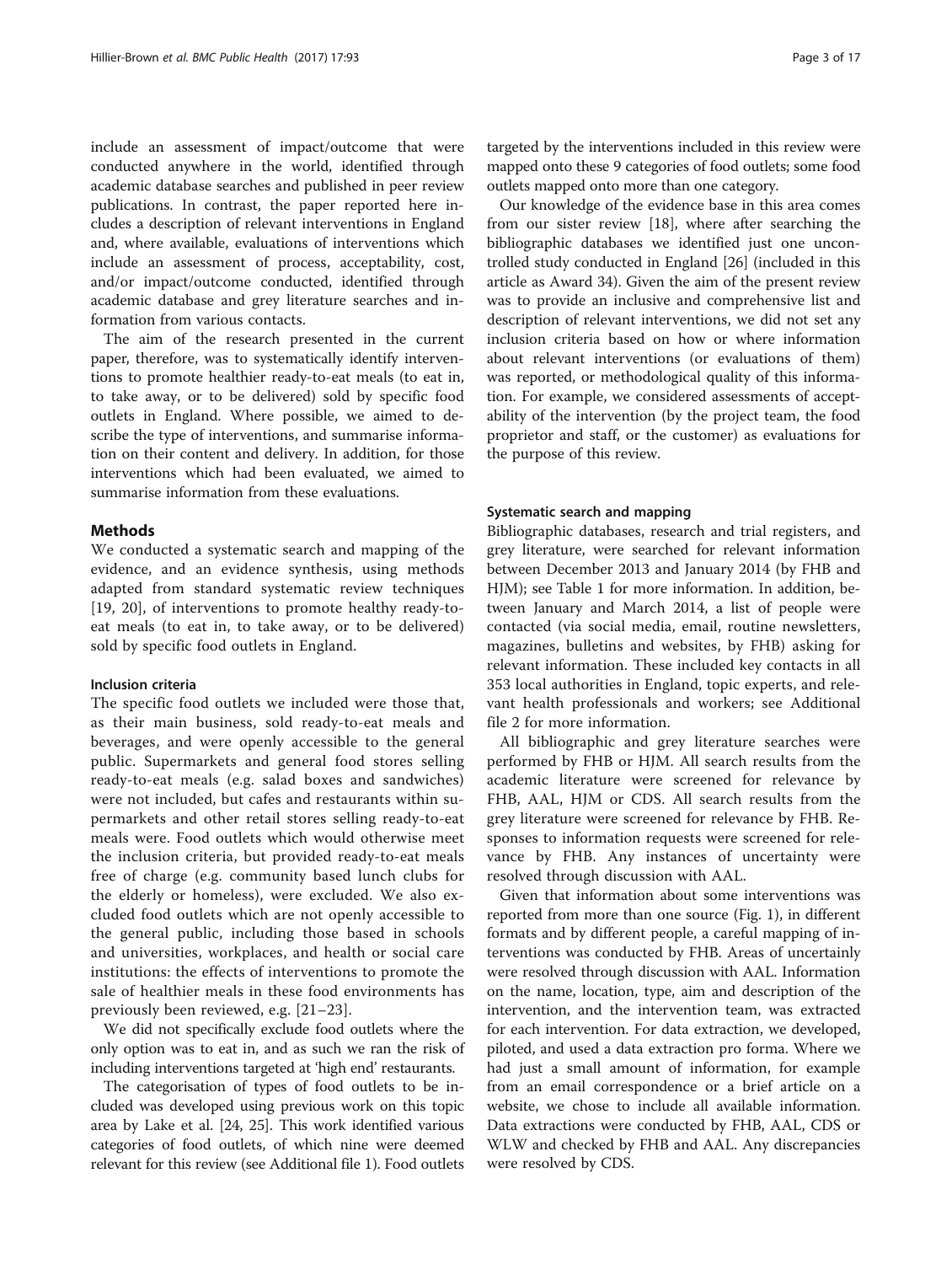<span id="page-3-0"></span>Table 1 Academic and grey literature searches and search terms used to identify interventions to promote healthier readyto-eat meals (to eat in, take away, or delivered) sold by specific food outlets in England

| Academic searches                            |                                                                                                                                                                                                                                                                                                                                                                                                                                                                                                     |
|----------------------------------------------|-----------------------------------------------------------------------------------------------------------------------------------------------------------------------------------------------------------------------------------------------------------------------------------------------------------------------------------------------------------------------------------------------------------------------------------------------------------------------------------------------------|
| Bibliographic<br>databases                   | MEDLINE (Ovid), EMBASE (Ovid), CINAHL (Ebscohost),<br>PsycINFO (Ebscohost), ASSIA (ProQuest) and the NHS<br>Economic Evaluation Database (Wiley Cochrane).<br>(searched from start 1993 to end 2013). For more<br>details about search strategies,<br>please see references [17, 18]                                                                                                                                                                                                                |
| Research and trial<br>Registers <sup>a</sup> | The National Research Register (NRR) (archived<br>from 2000 to 2007) and the International Standard<br>Randomised Controlled Trial Number (ISRCTN)<br>Register (search date 10 January 2014)                                                                                                                                                                                                                                                                                                        |
| Grey literature searches <sup>a</sup>        |                                                                                                                                                                                                                                                                                                                                                                                                                                                                                                     |
| Grey literature<br>databases                 | OpenGrey, Social Care Online and Prevention<br>Information & Evidence eLibrary (search date<br>16 December 2013)                                                                                                                                                                                                                                                                                                                                                                                    |
| Media database                               | Nexis (search date 16 December 2013)                                                                                                                                                                                                                                                                                                                                                                                                                                                                |
| Specific websites                            | Food Standards Agency (archived web site from<br>2001 to 2009), Department of Health, Public Health<br>England, National Obesity Observatory, Chartered<br>Institute of Environmental Health (CIEH), Food Vision,<br>Change4Life, Sustain, British Heart Foundation,<br>Obesity Learning Centre, UK Health Forum, NICE,<br>Food For Life, Soil Association, Focus On Food<br>Campaign, RH Environmental, Children's Food Trust<br>and Local Food Grants (searches<br>conducted 13-16 January 2014). |
| Internet search<br>engineb                   | Google (searches conducted 17-23 December 2013)                                                                                                                                                                                                                                                                                                                                                                                                                                                     |

<sup>a</sup>Search terms used for research and trial registers, and grey literature searches, were: Fast food, take-away, out-of-home food, café, restaurant, food environment, health, healthy eating, programme, project, intervention <sup>b</sup>The first 100 hits of each search were accessed, or earlier if saturation was achieved (i.e. no new interventions were found in the last 20 hits)

#### Evidence synthesis

Two tiers of evidence synthesis took place, depending on data availability. Where enough information was available to assess the type, content and delivery of the intervention (Tier 1), this information was systematically extracted onto a pro forma, and details were sent to the relevant contacts to check for accuracy and completeness. Examples of 'enough information' in this context were 'calorie labelling and reformulation' (Non-award intervention, No 11) for content, and 'information was provided to the food outlet' (Non-award intervention, No 2) for delivery. A summary of this information is presented as a narrative synthesis.

Where interventions had been evaluated, regardless of the extent or methodological quality of the evaluation (Tier 2), information on the design, methods and results of these evaluations were also extracted onto the pro forma and details sent to the relevant contacts to check for accuracy and completeness. A summary of this

information is presented in Table [2](#page-5-0) in this paper, and a narrative synthesis is presented.

## Results

The systematic search and mapping identified 75 relevant interventions, and these were included in the Tier 1 synthesis (Fig. [1\)](#page-4-0) and are listed in Additional file [3.](#page-14-0) For completeness, interventions we identified that sounded relevant from their titles, but were excluded because there was insufficient information to assess the type, content and delivery of the intervention, are listed in Additional file [4.](#page-14-0) Data collected for the Tier 1 evidence synthesis are reported in Additional file [5](#page-14-0) and summarised in Additional file [6](#page-14-0).

### Type of interventions

The single distinguishing factor around which interventions could be reasonably categorised was whether or not they were awards. 'Award' type interventions were defined as those that involved an assessment of food outlet practice(s) targeted by the intervention using predefined criteria, together with some sort of accreditation if the food outlet met the criteria. Of the 75 interventions, 43 were awards of which 14 were based on the Charted Institute of Environmental Health's Healthier Catering Commitment (HCC) for London [[27\]](#page-16-0). The remaining 32 non-award interventions were heterogeneous in nature.

#### Nutrient/food group targets

This information is provided in Additional file [5,](#page-14-0) under aims or intervention description. Awards often included multiple nutrient targets for change and assessment of intervention success (e.g. fat, salt, and sugar content of meals on sale) and usually had levels of award (e.g. bronze, silver, gold). In contrast, most 'non-award' interventions focused on changing specific nutrients (e.g. salt or fat). Awards usually targeted a broad range of food outlets, whereas most non-award interventions focused on specific types of food outlets (e.g. Fish and chip shops or sandwich shops).

#### Project funding

Information about funding for the projects team, and associated intervention costs for the food outlet proprietor, and sustainability of this funding, was available for 18 interventions (data not reported). Funding was usually described as being time-limited, and sourced from existing local government budgets. Although the available information is limited, sustainable funding routes appear uncommon.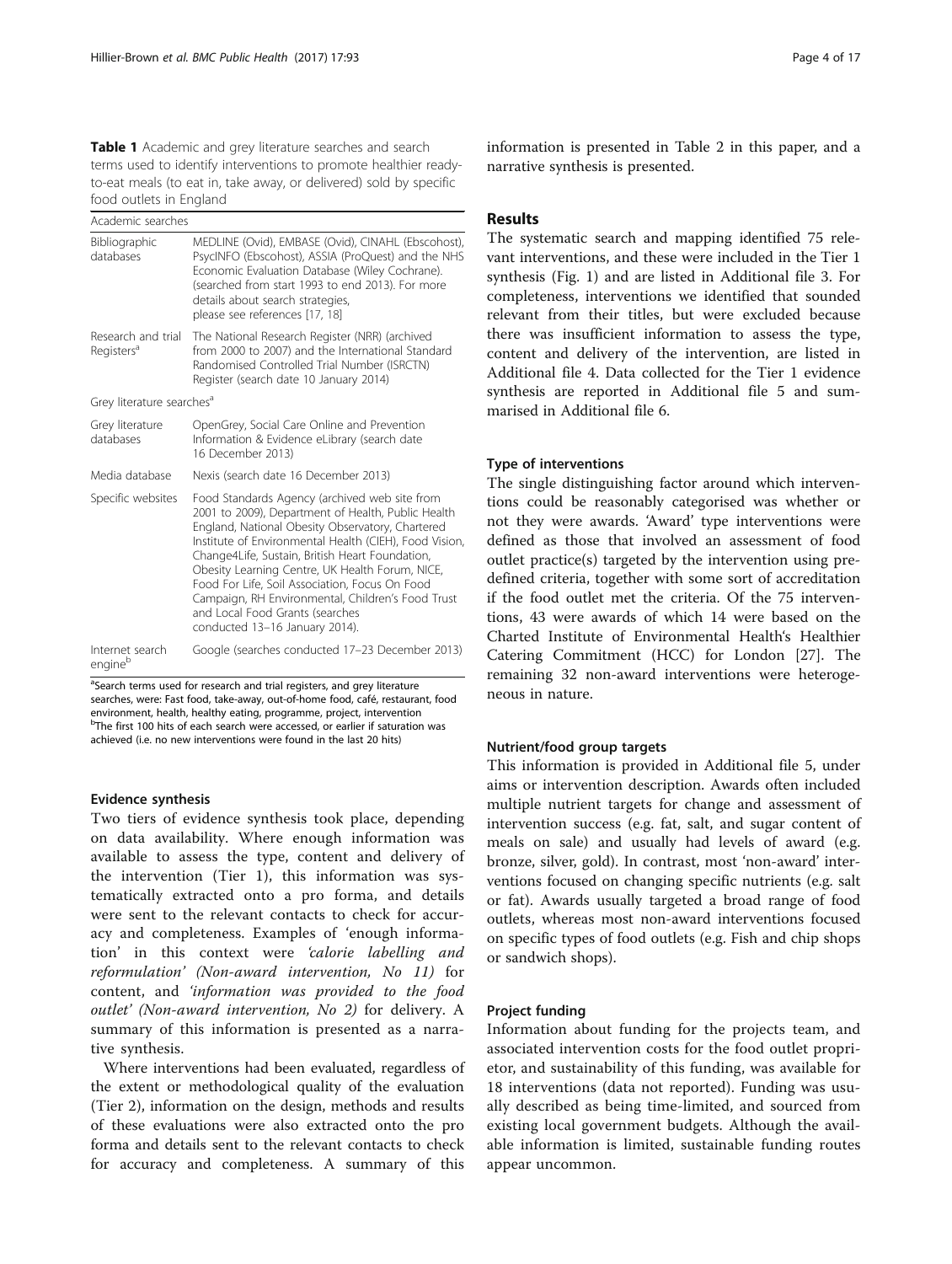<span id="page-4-0"></span>

## Intervention delivery costs for the food outlets

Some information on set up and running costs was provided for a third ( $n = 25$ ) of the interventions and eight provided detailed values. This information is not reported in detail here due to its sensitive nature. Where details were provided, the delivery of most interventions was reported as being cost neutral to the food outlet businesses.

## Type and location of food outlet targeted

Forty-nine of 75 interventions were not targeted at any specific type of food outlet, and 24 were targeted at takeaways only. One intervention was targeted at an independent café that primarily offered an eat in option. Another intervention was targeted at the eat in aspect of food outlets which could be considered as low to reasonable cost, fast service cafes, restaurants and pubs (for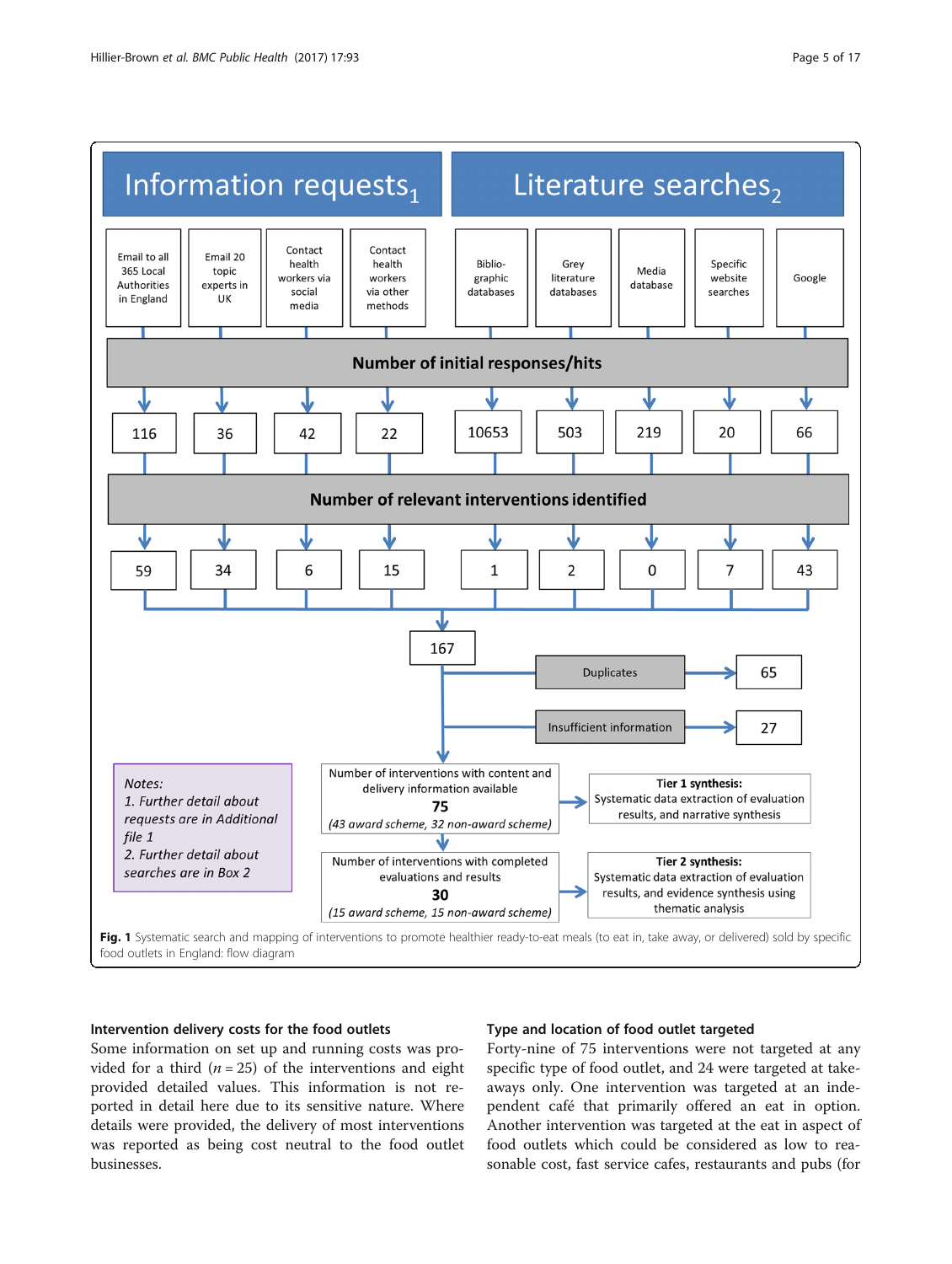<span id="page-5-0"></span>

| $n = 30$                                                                                   |                                                                                                   |                                                                                                                                                                                                   |                                   |                                                                    |                                                                                       |                                                                                                                                                                                                                                           |
|--------------------------------------------------------------------------------------------|---------------------------------------------------------------------------------------------------|---------------------------------------------------------------------------------------------------------------------------------------------------------------------------------------------------|-----------------------------------|--------------------------------------------------------------------|---------------------------------------------------------------------------------------|-------------------------------------------------------------------------------------------------------------------------------------------------------------------------------------------------------------------------------------------|
| Project name                                                                               | Type of food outlet                                                                               | Process                                                                                                                                                                                           | Acceptability                     | Cost                                                               | Impact/Outcome                                                                        | Comments related to                                                                                                                                                                                                                       |
| (reference number)                                                                         | intervention <sup>b</sup> , and notes <sup>c</sup><br>targeted by the                             | ion<br>Descripti                                                                                                                                                                                  |                                   | - negative overall but included some positive aspects, -- negative | ++ favourable, + favourable overall but included some negative aspects, 0 ambivalent, | food outlets 1) working<br>favouring a health by<br>upstream $(n = 6)$ , 2)                                                                                                                                                               |
|                                                                                            |                                                                                                   | Food outlet                                                                                                                                                                                       | outlet<br>Food<br>Project<br>team | outlet<br>Food<br>Project<br>team<br>Customer                      | Customer<br>outlet<br>Food<br>Project<br>team<br>Customer                             | customer demand $(n = 3)$ ,<br>stealth approach $(n = 10)$ ,<br>and other information.<br>and 3) generating                                                                                                                               |
| Rochdale Borough<br>Council's Healthier<br>(Award 2)<br>Chips                              | Notes: specifically outlets<br>Takeaway eateries (1)<br>near schools                              |                                                                                                                                                                                                   | $\ddot{}$<br>$\ddagger$           |                                                                    |                                                                                       |                                                                                                                                                                                                                                           |
| Eating and Food Safety<br>The Cornwall Healthier<br>(CHEFS) Award<br>(Award 6)             | Takeaways and Sit in<br>eateries (1, 2 and 3)                                                     |                                                                                                                                                                                                   | $\ddot{}$                         |                                                                    |                                                                                       | Upstream issues: difficulties<br>sourcing alternative food<br>products                                                                                                                                                                    |
| Kirklees Healthy<br>Choice Award<br>(Award 10)                                             | Takeaways and Sit in<br>eateries (1, 2 and 3)                                                     | not to renew their award<br>Only one business chose                                                                                                                                               | $\ddot{}$                         |                                                                    |                                                                                       |                                                                                                                                                                                                                                           |
| Recipe4Health,<br>Lancashire<br>(Award 15)                                                 | Takeaways and Sit in<br>eateries (1, 2 and 3)                                                     |                                                                                                                                                                                                   | $\ddagger$                        | $\ddagger$                                                         | $\ddagger$                                                                            | Cost and impact/outcome<br>results based on 1-2 case<br>studies                                                                                                                                                                           |
| Tower Hamlets Healthy<br>Award/Food for Health<br>Towns/Healthy Food<br>(Award 20)         | Takeaways and Sit in<br>eateries (1, 2 and 3)                                                     |                                                                                                                                                                                                   | $\ddot{}$                         | $\circ$                                                            |                                                                                       | oil was the easiest criteria<br>changing to a healthier<br>Most businesses found<br>Health by stealth:<br>to meet                                                                                                                         |
| Sandwiches project<br><b>Bristol Better</b><br>(Award 25)                                  | Takeaway eateries (1)<br>Notes: independent<br>outlets only $(n = 20$<br>outlets at baseline)     | At 3 years: 4 closed down,<br>same business. Some staff<br>were still trading as the<br>3 changed hands & 13<br>managers resulting in<br>little memory of the<br>changes and new<br>intervention. | J,                                | 0                                                                  | $\ddagger$                                                                            | acceptability was focussed<br>The negative view around<br>intervention had ended.<br>on the fact that the<br>resource for the                                                                                                             |
| (Award 26) [40, 41]<br>(Health Education<br>Heartbeat Award<br>England-wide<br>Authority), | Notes: intervention aimed<br>Takeaways and Sit in<br>at lower SES groups<br>eateries (1, 2 and 3) |                                                                                                                                                                                                   | +                                 |                                                                    | $\ddagger$                                                                            | should be available when<br>respondents agreed that<br>demand: the majority of<br>purchased significantly<br>Generation of customer<br>more brown rice and<br>healthy food choices<br>Health by stealth:<br>Award premises<br>eating out. |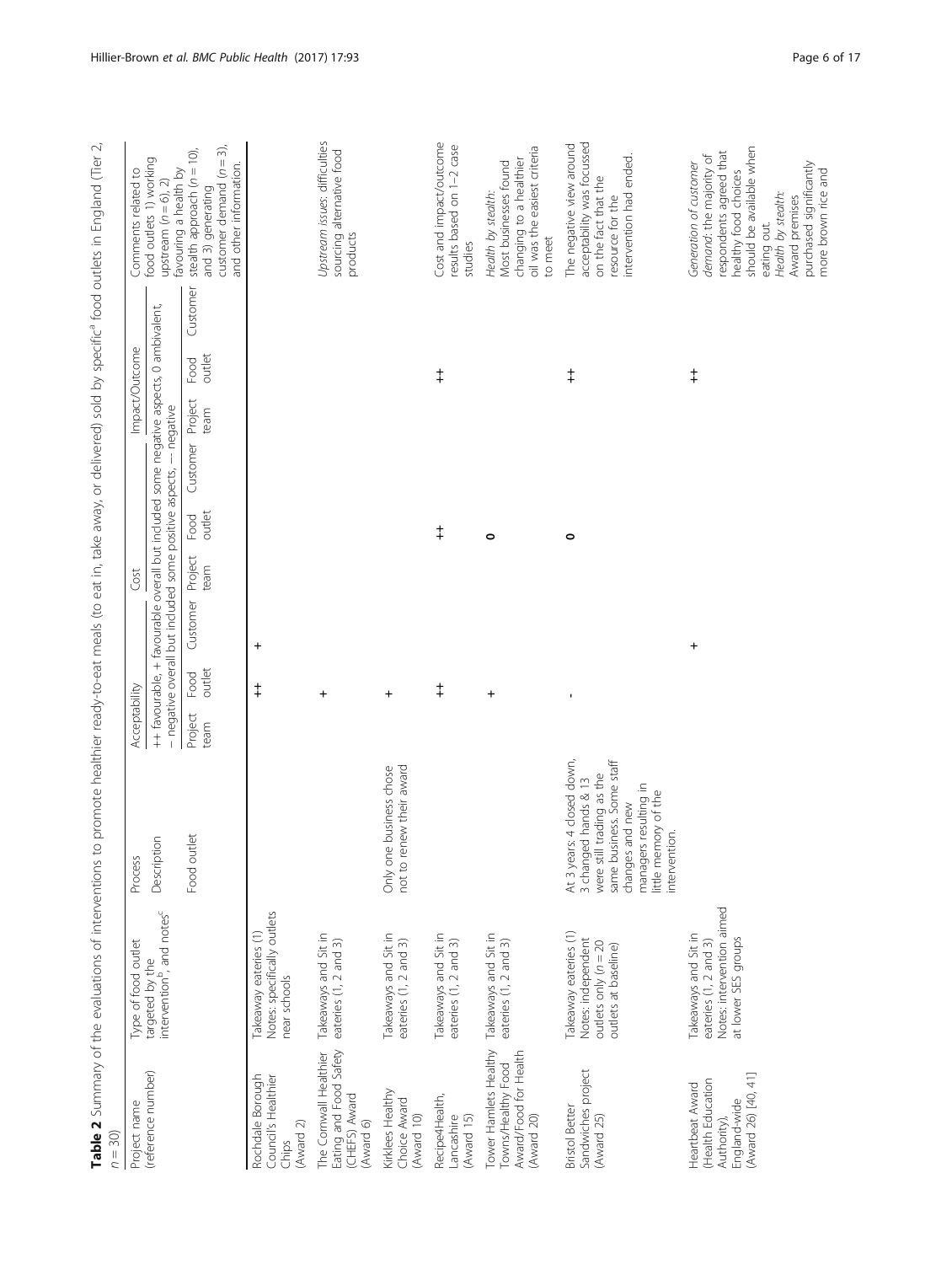| semi/skimmed milk, and<br>skinned chicken before<br>cooking. |                                                                                           | the fact it was a 'Healthier<br>customers said they were<br>positively influenced by<br>demand: 54% of which<br>Generation of customer<br>Choice'<br>$\ddot{}$<br>$\ddagger$ | $\ddot{}$                                                                   | fat products from existing<br>Difficulties sourcing low<br>of food cooked without<br>would not like the taste<br>fearing that customers<br><b>Businesses</b> reported<br>Health by Stealth:<br>Upstream issues:<br>suppliers<br>any salt<br>+ | the fact that the changes<br>by the largest number of<br>businesses appreciated<br>required of them were<br>and salt were adopted<br>made to the use of oil<br>fairly minor. Changes<br>Health by stealth:<br>businesses.<br>$\pmb{+}$<br>$\circ$ | diet drinks now they are<br>selling more water and<br>prominently displayed;<br>Generation of customer<br>14% of the businesses<br>business said they are<br>demand: 43% of 42<br>+ |
|--------------------------------------------------------------|-------------------------------------------------------------------------------------------|------------------------------------------------------------------------------------------------------------------------------------------------------------------------------|-----------------------------------------------------------------------------|-----------------------------------------------------------------------------------------------------------------------------------------------------------------------------------------------------------------------------------------------|---------------------------------------------------------------------------------------------------------------------------------------------------------------------------------------------------------------------------------------------------|-------------------------------------------------------------------------------------------------------------------------------------------------------------------------------------|
|                                                              |                                                                                           |                                                                                                                                                                              |                                                                             |                                                                                                                                                                                                                                               | $\circ$                                                                                                                                                                                                                                           |                                                                                                                                                                                     |
|                                                              | $\blacksquare$                                                                            |                                                                                                                                                                              |                                                                             | $\blacksquare$                                                                                                                                                                                                                                | $\pmb{+}$<br>$\ddot{}$                                                                                                                                                                                                                            | +                                                                                                                                                                                   |
|                                                              | Takeaways and Sit in<br>disadvantaged areas<br>eateries (1, 2 and 3)<br>Notes: outlets in | Notes: included outlets in<br>Takeaways and Sit in<br>eateries (1, 2 and 3)<br>deprived areas                                                                                | eateries (1, 2 and 3)                                                       | Notes: included outlets<br>Takeaways and Sit in<br>eateries (1, 2 and 3)<br>in deprived areas                                                                                                                                                 | Notes: Outlets in affluent<br>Takeaways and Sit in<br>eateries (1, 2 and 3)<br>and deprived areas                                                                                                                                                 | Takeaways and Sit in<br>Notes: independent<br>eateries (1, 2 and 3)<br>outlets                                                                                                      |
|                                                              | Undisclosed PCT in<br>Eat Well Award,<br>the North West<br>(Award 27) [42]                | Healthy Business<br>Award, Ashton,<br>Leigh, Wigan<br>(Award 29)                                                                                                             | Healthier Options Food Takeaways and Sit in<br>Awards, Newham<br>(Award 30) | Catering Commitment<br>(Award 34) (HCC) [26]<br>London Healthier<br>(overall)                                                                                                                                                                 | Catering Commitment,<br>Fulham, Kensington<br>Hammersmith and<br>London Healthier<br>(Award 40) (HCC)<br>and Chelsea and<br>Westminster                                                                                                           | Catering Commitment,<br>Sutton and Merton<br>Sutton and Merton<br>Responsibility Deal)<br>(Award 41) (HCC)<br>(incorporated in<br>London Healthy                                    |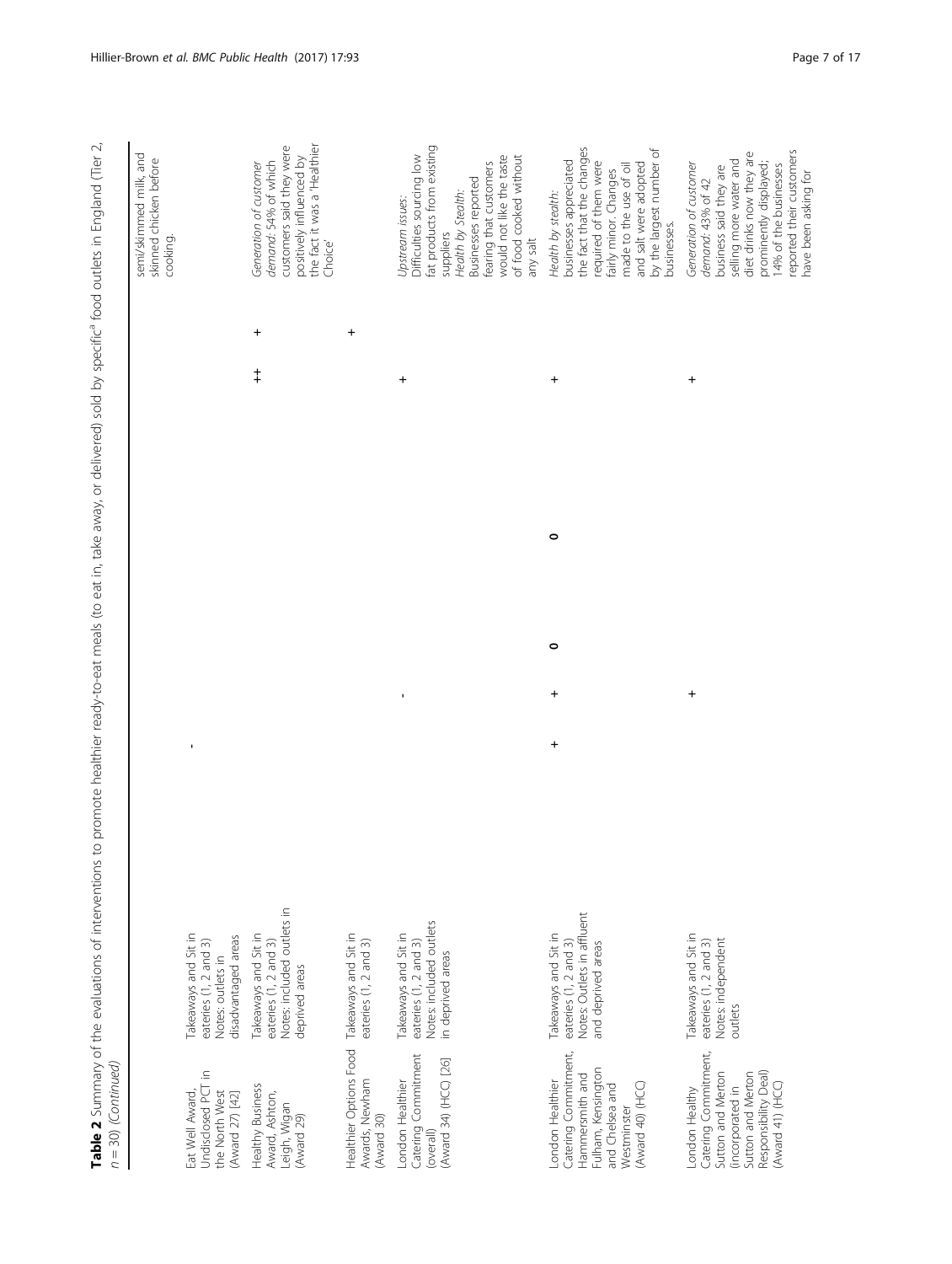| $n = 30$ ) (Continued)                                                                                                        | Table 2 Summary of the evaluations of interventions to                          |                                                                                                                                                                       |           |           |           |   | promote healthier ready-to-eat meals (to eat in, take away, or delivered) sold by specific <sup>a</sup> food outlets in England (Tier 2,                                                                                                                                                                                                                    |
|-------------------------------------------------------------------------------------------------------------------------------|---------------------------------------------------------------------------------|-----------------------------------------------------------------------------------------------------------------------------------------------------------------------|-----------|-----------|-----------|---|-------------------------------------------------------------------------------------------------------------------------------------------------------------------------------------------------------------------------------------------------------------------------------------------------------------------------------------------------------------|
|                                                                                                                               |                                                                                 |                                                                                                                                                                       |           |           |           |   | smaller portions now they<br>are clearly advertised                                                                                                                                                                                                                                                                                                         |
| Catering Commitment,<br>London Borough of<br>(Whitton & Heathfield)<br>(Award 42) (HCC)<br>London Healthy<br>Richmond         | Takeaways and Sit in<br>Notes: independent<br>eateries (1, 2 and 3)<br>outlets  |                                                                                                                                                                       | +         | $\ddot{}$ |           | + |                                                                                                                                                                                                                                                                                                                                                             |
| Catering Commitment,<br>London Borough<br>(Ham, Sheen and<br>(Award 43) (HCC)<br>London Healthy<br>of Richmond<br>[wickenham] | Takeaways and Sit in<br>eateries (1, 2 and 3)<br>Notes: outlets near<br>schools | compared with 6 of 23<br>23 out of 60 achieved<br>restaurants and cafes<br>achieved award,<br>I7 of 37<br>takeaways.<br>award. 1                                      | $\circ$   |           |           |   | takeaways compared with<br>acceptability expressed by<br>restaurants and cafes.<br>Negative views of                                                                                                                                                                                                                                                        |
| Eatright Liverpool<br>(Non-award 9)                                                                                           | Takeaways and Sit in<br>eateries (1, 2 and 3)                                   | document recipes. Some<br>team essential to project.<br>dietary analysis software<br>takeaways and support<br>Trust between the<br>Takeaways, do not<br>inappropriate |           |           |           |   |                                                                                                                                                                                                                                                                                                                                                             |
| (Non-award 15)<br>Truckers Tucker<br>Worcestershire                                                                           | Takeaways and Sit in<br>eateries (1, 2 and 3)                                   |                                                                                                                                                                       | $\ddot{}$ | $\ddot{}$ | $\ddot{}$ | + | using healthier products<br>implemented included<br>of which the customer<br>and cooking practices,<br>Top Tips successfully<br>would be unaware.<br>Health by stealth:                                                                                                                                                                                     |
| Trading Association<br>Central England<br>Truckers Tucker<br>(Non-award 16)                                                   | Takeaways and Sit in<br>eateries (1, 2 and 3)                                   | $\ddot{}$                                                                                                                                                             | $\ddot{}$ | $\ddot{}$ | 0         | 0 | implement included using<br>not notice any difference<br>included changes which<br>except one premise) did<br>Impact/outcome based<br>healthier products and<br>their customers (in all<br>cooking practices, of<br>which the customer<br>proprietors top tips<br>would be unaware.<br>Top Tips easiest to<br>Health by stealth:<br>on 2 cases<br>in taste. |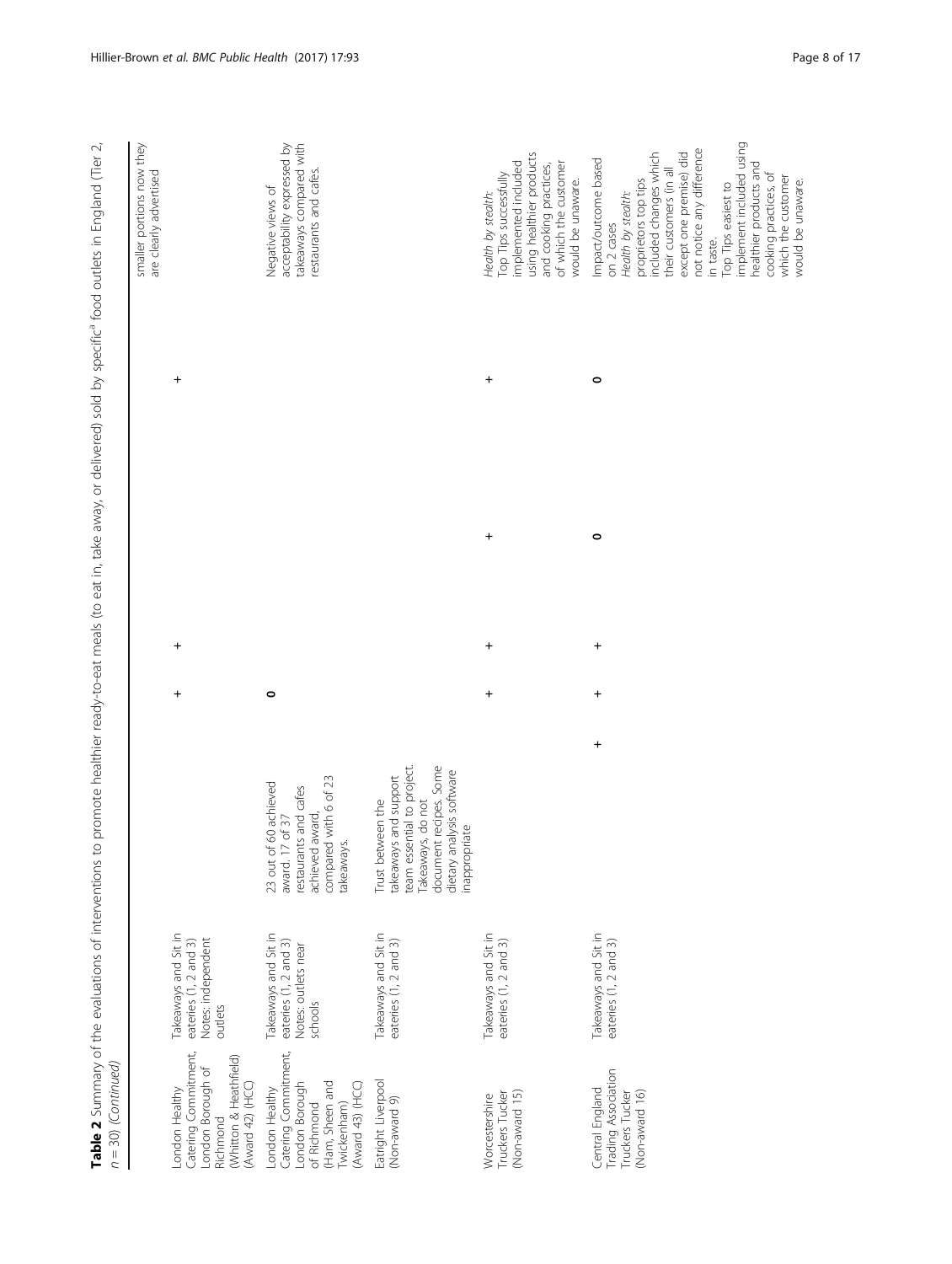| $n = 30$ ) (Continued)                                                      |                                                                                                   | Table 2 Summary of the evaluations of interventions to promote healthier ready-to-eat meals (to eat in, take away, or delivered) sold by specific <sup>a</sup> food outlets in England (Tier 2, |                             |            |            |                                                                                                                                                                                                                                                                         |
|-----------------------------------------------------------------------------|---------------------------------------------------------------------------------------------------|-------------------------------------------------------------------------------------------------------------------------------------------------------------------------------------------------|-----------------------------|------------|------------|-------------------------------------------------------------------------------------------------------------------------------------------------------------------------------------------------------------------------------------------------------------------------|
| Shropshire Eat Well live<br>Longer - on the road<br>(Non-award 17)          | Notes: outlets in areas of<br>Takeaways and Sit in<br>eateries (1, 2 and 3)<br>social deprivation |                                                                                                                                                                                                 | $\ddot{}$                   | $\ddot{}$  | $\ddagger$ | implemented the use of<br>Upstream issues: Specific<br>healthier products and<br>not always available in<br>Businesses successfully<br>healthier products are<br>cooking practices, of<br>which the customer<br>would be unaware.<br>Health by stealth:<br>wholesalers. |
| Warwickshire Truckers<br>(Non-award 18)<br>Tucker                           | Takeaways and Sit in<br>eateries (1, 2 and 3)                                                     |                                                                                                                                                                                                 | $\ddagger$                  |            |            |                                                                                                                                                                                                                                                                         |
| choices for children,<br>South Somerset<br>Healthier menu<br>(Non-award 21) | Takeaways and Sit in<br>Notes: independent<br>eateries (1, 2 and 3)<br>outlets                    |                                                                                                                                                                                                 | $\ddot{}$                   |            | $\pmb{+}$  | food outlets limited to<br>Acceptability views by<br>their views on the<br>training provided                                                                                                                                                                            |
| Box chicken, London<br>(Non-award 23)                                       | schools, particularly in low<br>Takeaway eateries (1)<br>Notes: outlets near<br>income areas      |                                                                                                                                                                                                 | $\ddagger$                  |            | $\ddot{}$  |                                                                                                                                                                                                                                                                         |
| takeaways project<br>Enfield healthier<br>(Non-award 24)                    | Takeaway eateries (1)                                                                             |                                                                                                                                                                                                 | J,<br>×,                    |            | +          |                                                                                                                                                                                                                                                                         |
| Stoke-on-Trent Chip<br>(Non-award 25)<br>shop project                       | Takeaway eateries (1)                                                                             |                                                                                                                                                                                                 |                             |            | $\ddot{}$  | implemented the use of<br>healthier products and<br>Businesses successfully<br>cooking practices, of<br>which the customer<br>would be unaware.<br>Health by stealth:                                                                                                   |
| campaign, Norfolk<br>Shake Less Salt<br>(Non-award 26)                      | Takeaway eateries (1)                                                                             |                                                                                                                                                                                                 | $\blacksquare$<br>$\pmb{+}$ | $\pmb{+}$  | $\ddot{}$  | suggest customers favour<br>Health by stealth: findings<br>a 'health by stealth'<br>approach.                                                                                                                                                                           |
| Gateshead Salt Shakers Takeaway eateries (1)<br>(Non-award 27)              |                                                                                                   | approached declined to<br>proportion of shops<br>agreed to provide a<br>poster and leaflets.<br>Only 3 businesses<br>take part. A large                                                         | $\ddagger$                  | $\ddot{}$  | +          | Cost and impact/outcome<br>results based on one case                                                                                                                                                                                                                    |
|                                                                             | Takeaway eateries (1)                                                                             |                                                                                                                                                                                                 | $\ddagger$                  | $\ddagger$ | $\ddagger$ | Health by stealth:                                                                                                                                                                                                                                                      |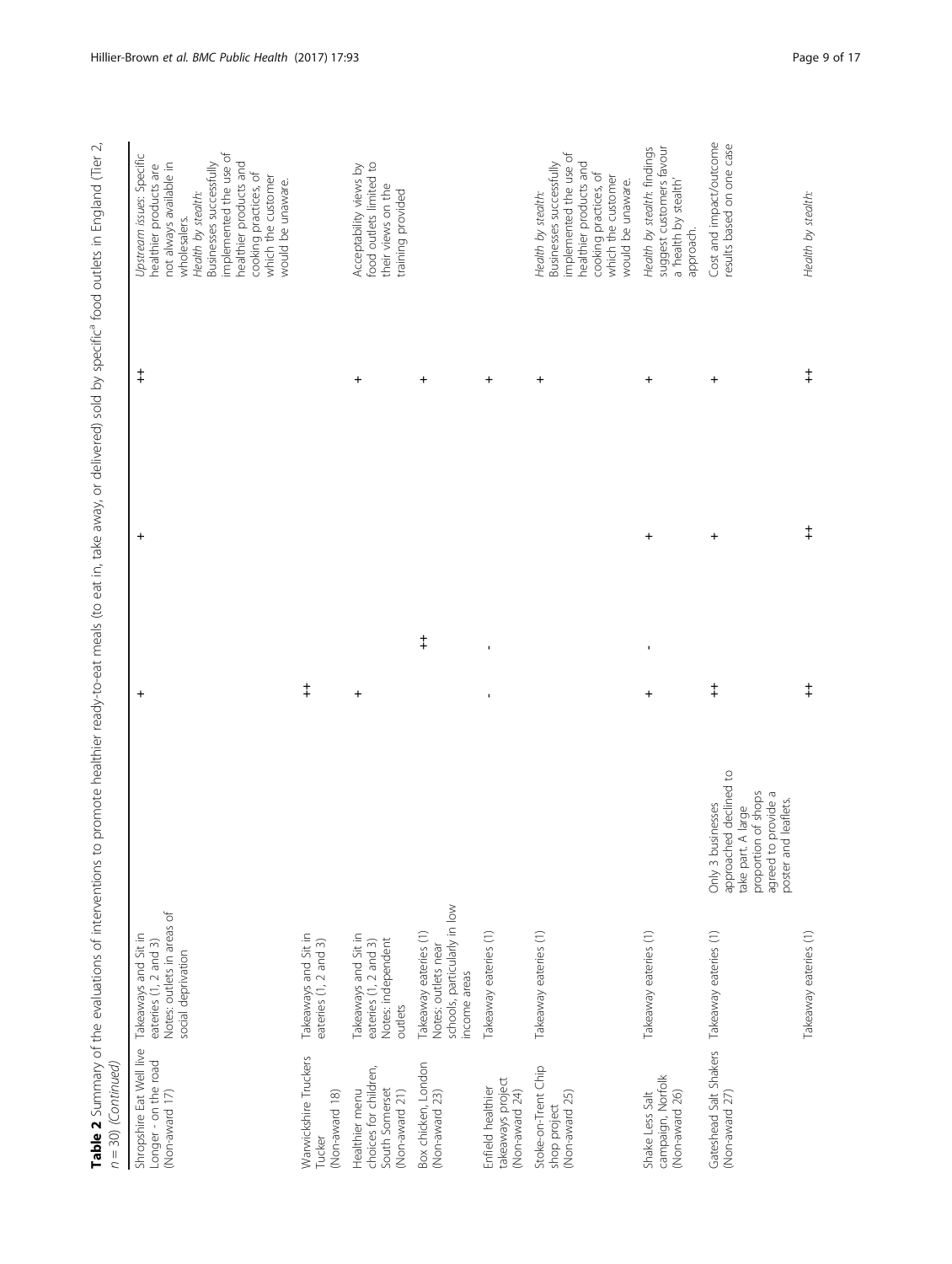| $n = 30$ ) (Continued)                                |                                                                                       | Table 2 Summary of the evaluations of interventions to promote healthier ready-to-eat meals (to eat in, take away, or delivered) sold by specific <sup>4</sup> food outlets in England (Tier 2, |  |
|-------------------------------------------------------|---------------------------------------------------------------------------------------|-------------------------------------------------------------------------------------------------------------------------------------------------------------------------------------------------|--|
| Sandwich project,<br>(Non-award 28)<br>Exeter         |                                                                                       | mplemented the use of<br>nealthier products, of<br>Businesses successfully<br>which the customer<br>vould be unaware.                                                                           |  |
| Sandwich project,<br>Buckinghamshire<br>Non-award 29) | Takeaway eateries (1)                                                                 |                                                                                                                                                                                                 |  |
| My Choice, London<br>(Non-award 30)                   | Takeaways and Sit in<br>eateries (1, 2 and 3)<br>Votes: outlets in a<br>deprived area |                                                                                                                                                                                                 |  |
| FSA project - calorie<br>information at the           | Takeaways and Sit in<br>eateries (1, 2 and 3)                                         |                                                                                                                                                                                                 |  |

FSA project - calorie<br>information at the point of choice in information at the point of choice in catering outlets,

(Non-award 31)

aThe specific food outlets included were those that, as their main business, sold ready-to-eat meals and were openly accessible to the general public

bFood outlets targeted by the intervention were mapped (see Additional file [1](#page-14-0) for detail of process) onto one of three categories:

1. Takeaway eateries (takeaways)

2. Sit-in eateries

3. Food outlets that included options to takeaway or sit-in

catering outlets,<br>UK wide<br>Phoe apecific food outlets included were those that, as their main business, sold ready-to-eat meals and were openly accessible to the general public<br>Prod outlets targeted by the intervention were cInformation on whether the intervention included chain and/or independent outlets, and/or had a particular focus on low SES groups or outlets near schools, where reported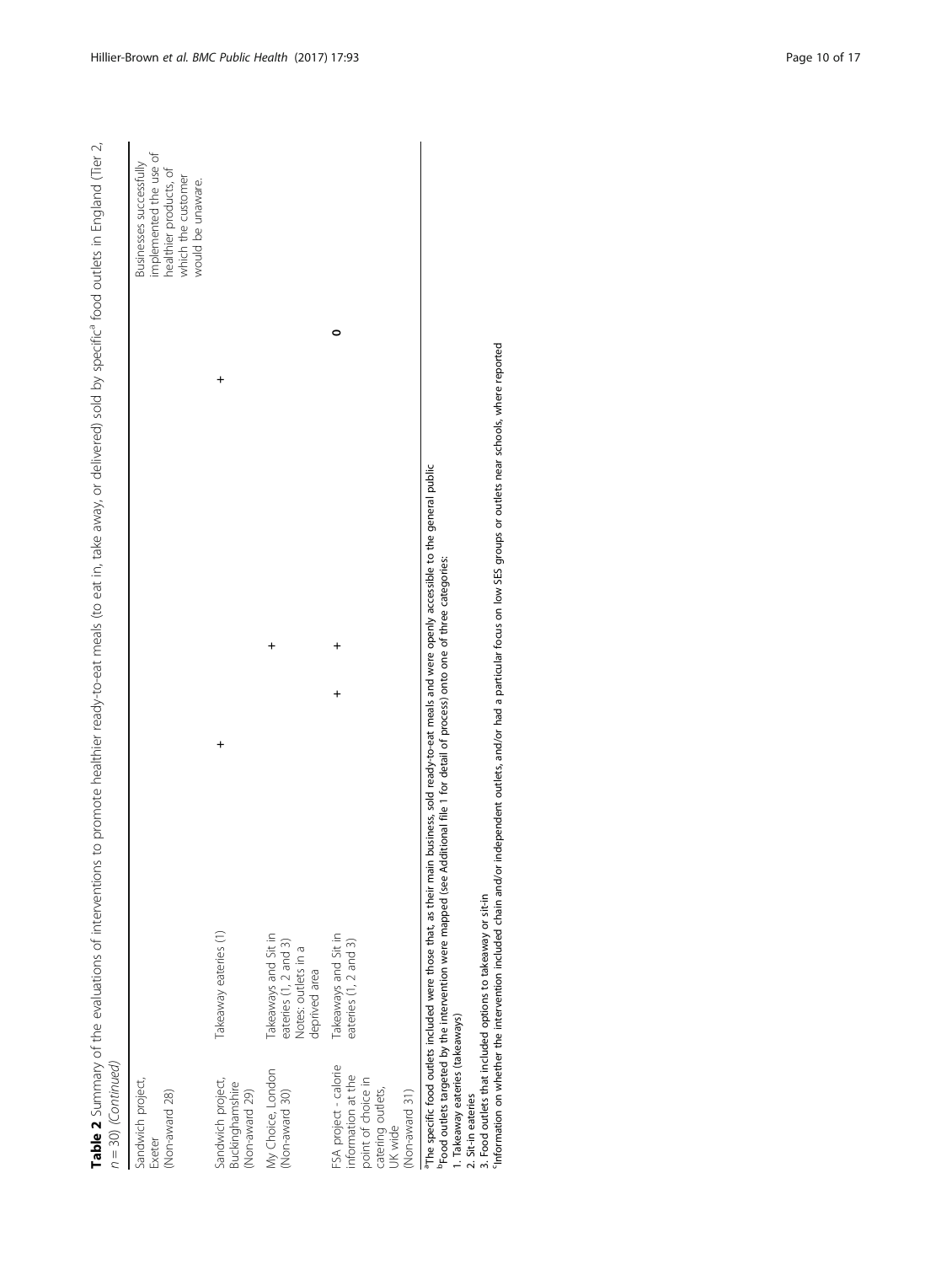example Jamie's Italian, Nando's, Frankie and Benny's, McDonald's and Weatherspoons). These two interventions were classified as sit-in eateries for the purpose of this review. In seven cases it was clear that interventions were specifically targeted at independent food outlets. Thirteen interventions were targeted at food outlets in deprived areas, and seven interventions were targeted at food outlets very close to schools.

## Project teams

This information is provided in Additional file [5](#page-14-0), under details of intervention team, expertise and award accredited by. The majority (54 of 75) of project teams involved in the promotion of the intervention to the food outlets were local government environmental health officers in partnership with other professionals. These included: trading standards staff, public health professionals, dietitians and community nutritionists. Awards were mostly accredited by local government environmental health, food safety and/or trading standards officers. Twenty-one (of 75) project teams were non-governmental organisations, independent nutritionists, or 'not for profit' organisations.

## Description of support provided by the project team to the food outlets proprietors and their staff

A key feature of award type interventions was, as expected, the process of accreditation by the project teams (all 43). For many interventions (48 of 75), particularly award type interventions, one assessment at a single point in time of the food outlet practices by the project team against a pre-determined criteria was conducted. In practice, this involved the food outlet signing up to the intervention, then in some cases (32 of 48) being sent or signposted to relevant support information, and then assessed by the project team. The re-assessment of practices post intervention was only clearly reported in one award-type intervention and five non-award type interventions.

Support provided included standard leaflets or booklets,  $(n = 31)$ , personalised support or feedback for the staff and proprietor ( $n = 28$ ), training for the staff and proprietor ( $n = 15$ ), and equipment provision ( $n = 11$ ). Few interventions involved the project team working upstream with suppliers of food to the food outlet  $(n = 6)$ , for example to enable the businesses to source equipment or healthier ingredients which they could use as alternatives (e.g. low-fat mayonnaise, low-fat spread, a different type of cooking oil), or generating customer demand  $(n = 2)$ . By generation of customer demand, in this context, we mean the process by which project teams create or reinforce customer desire for healthier food options through education and/or encourage or support customers to ask for healthier options in food outlets so that this desire is communicated.

We did not identify any evidence of project teams working with businesses to encourage them to provide healthier ready-to-eat meals through the creation of competition with other food outlets, but we did find one intervention where the effects of competition were explored by the project team [Non-award 20]. By competition, in this context, we mean the process by which food outlets could market the healthier ready-to-eat meals on their menus as a competitive advantage in comparison with the (less healthy) options available from their direct competitors. These marketing strategies are commonly used in business [\[28](#page-16-0)], and have been used as part of interventions to increase the sale of healthier food [\[29\]](#page-16-0).

## Description of the practices that food outlets were asked to change as part of the intervention

The most common practice targeted by interventions was adapting existing cooking practices, including recipe reformulation and changing ingredients used (in 45 of 75 interventions). The removal of 'unhealthy options' was only clearly reported in seven interventions, but adding 'healthier' food or drink options, for example fruits and vegetables, low or no sugar drinks, and smaller portion size options alongside regular portions, was clearly reported in about half of cases ( $n = 37$ ). Marketing and promoting healthy options, or that the business was participating in health promotion interventions, was reported in 26 interventions. Eighteen interventions included a focus on providing suitable options for children. Sixteen interventions clearly reported using menu labelling.

Six interventions clearly reported targeting reductions in portion size. Nine interventions included the provision of verbal or printed information for customers, above and beyond generic information included in the menus.

## Intervention evaluation

Thirty interventions were included in the Tier 2 synthesis (results shown in Additional file [7,](#page-14-0) and summarised in Table [2\)](#page-5-0). The 30 evaluations included an assessment of the 1) process, 2) acceptability, 3) cost and/or 4) impact/outcome of the interventions. These assessments were focussed on the project team, the food outlet, and/ or the customer. We also included a note of whether the evaluation included any information about issues relating to working upstream with suppliers, favouring a health by stealth approach, and the generation of customer demand.

#### Evaluation study design

Sixteen of the 30 evaluations included post-intervention assessment only, and two only included pre-intervention assessment (e.g. baseline information on interest, and perceptions of acceptability and feasibility, of the intervention by the food outlet proprietor). Ten evaluations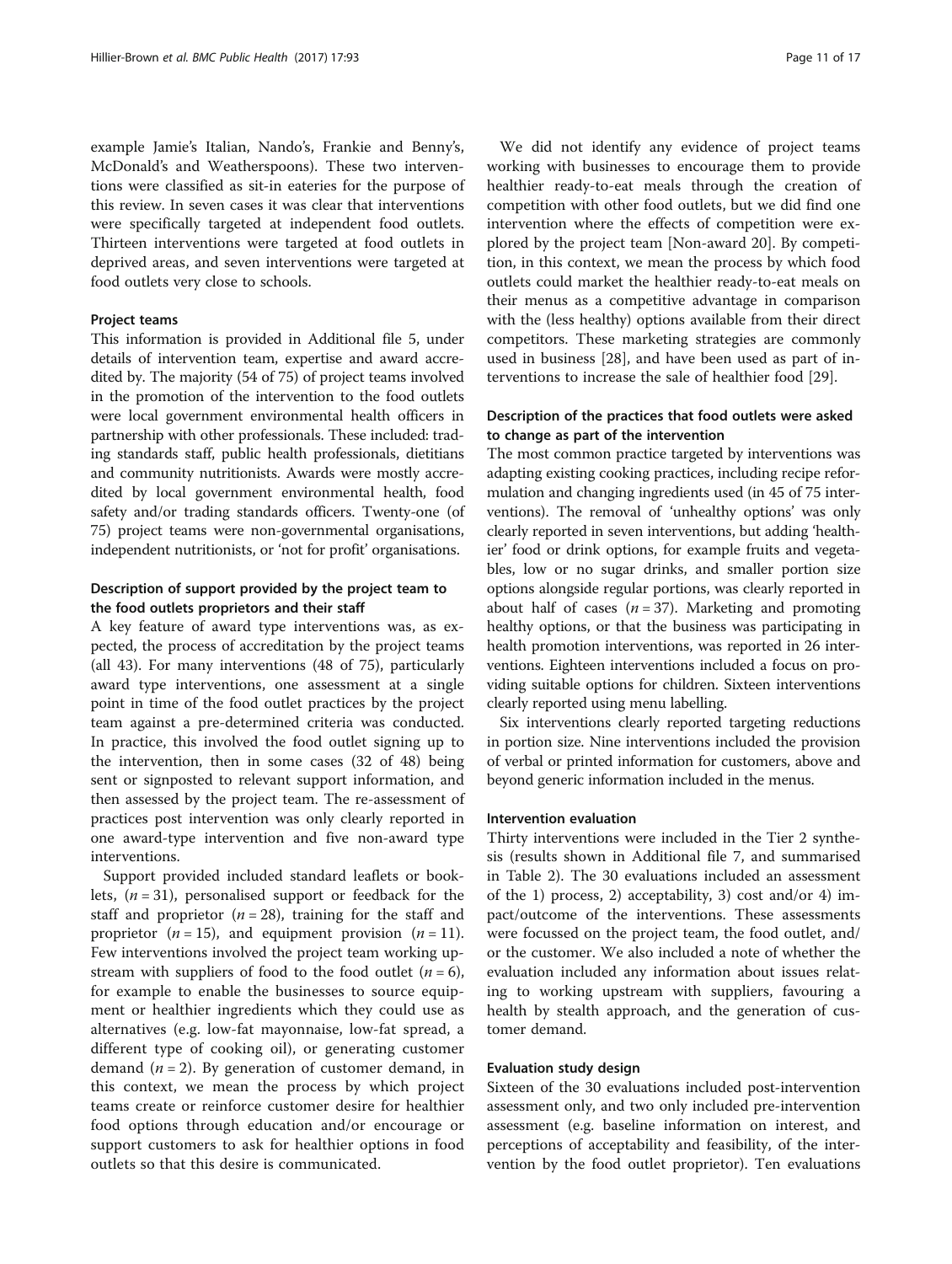included a pre- and post-intervention assessment. Two evaluations included a control group: one including post-intervention assessments only [Award 26], and one both pre- and post-assessments [Non-award 28]).

### Evaluation methods

Overall, the methods used to collect data were poorly described but appeared mainly qualitative. Most evaluations collected information about the experiences and perceptions of the food outlet proprietors of interventions. Some also collected information on customer and the project team's views about the intervention. Data was most commonly collected through surveys using postal questionnaires which were designed by the project teams. Face to face or telephone interviews were used in some evaluations, often as part of feedback and followup visits, and a focus group (with customers) was used in one evaluation [Non-award 31].

Fifteen of the 30 evaluations were of award-type interventions, of which five were based on the HCC [[27\]](#page-16-0). Six of the 30 evaluations were of interventions targeted at take-away food outlets, three at food outlets near schools, four at independent food outlets, and seven at food outlets in areas of deprivation.

#### Evaluation findings

**Process (** $n = 5$ **):** Five evaluations included an assessment of process.

Difficulties in assessing nutritional composition of foods served: One evaluation [Non-award 9] that planned to assess the effect of interventions on nutritional composition of food sold highlighted a number of problems. Takeaway outlets, particularly independently owned food outlets serving predominately Chinese and Indian dishes, do not commonly document recipes. Even when recipes are documented, the absence of many ingredients from popular nutritional analysis software packages meant that the nutritional composition of dishes (and any changes, as a result of the intervention) could not be determined. Although laboratory based analysis of dishes are possible and attractive to local authorities, they were prohibitively expensive in many cases.

Process issues perceived by food outlet proprietors primarily stemmed from underlying concerns that interventions would have negative effects on the acceptability of food for their customers, and sales. One evaluation [Award 25] of interventions in independent takeaway food outlets highlighted the relatively high turnover of staff working in these outlets which resulted in limited and patchy knowledge of the intervention.

Acceptability  $(n = 26)$ : Twenty six evaluations included an assessment of the acceptability of the intervention; four from the perspective of the project team, 21 from the perspective of the food outlets, and 11 from the perspective of the customers.

From the perspective of the project team, the acceptability and success of the intervention was, in part, dependent on project team's skills and knowledge. The project team's ability to be both positive and enthusiastic about the intervention, and their personal interest in healthier lifestyles, were deemed to be important factors. The ability of the project team to build rapport and trusting relationships with food outlet proprietors was also considered important for success. Promoting the intervention to food outlet proprietors and their staff, to the point where they agreed to take part, often required a higher time commitment than originally planned. Evaluations highlighted the perceived need for multidisciplinary approaches; in most cases this meant the inclusion of a qualified nutritionist or dietitian, in addition to environmental health officers, in the project team. The evaluation team for one intervention [Award 27] perceived the fact that including a former chef, who had worked in a similar type of food outlet to the ones targeted, in the project team was key to the success of the intervention.

From the perspective of the food outlet owners, managers and staff members, most (17 of 21) were positive about interventions. Overall, they particularly favoured interventions that did not affect the cost, palatability or portion size of the food served, and those which they felt were the easiest to implement. For example, mobile roadside cafés [Non-awards 15, 16 and 17] and a sandwich shop intervention [Non-award 28] reported that the changes to practice they found easiest to implement (and liked very much) were using healthier versions of standard ingredients (e.g. lower fat mayonnaise or spread) and using healthier cooking practices (e.g. draining food on kitchen roll before service; removing visible fat from bacon).

Two evaluations of interventions [Awards 6 and 41] found that food outlet proprietors reported benefits to staff health and knowledge. Also, two evaluations of interventions [Awards 6 and 10] found that food outlets perceived value in the public recognition associated with awards, which they thought improved customer satisfaction and confidence as well as attracting more customers.

One evaluation [Award 6] reported that food outlet proprietors raised initial concerns about food wastage as a result of adding healthier alternatives to their menus, and these then failing to sell. However, two other evaluations [Award 15 and Non-Award 28] experienced a decrease in waste in practice. Also, one evaluation [Award 6] reported that businesses had difficulties in training staff in new cooking and food preparation techniques.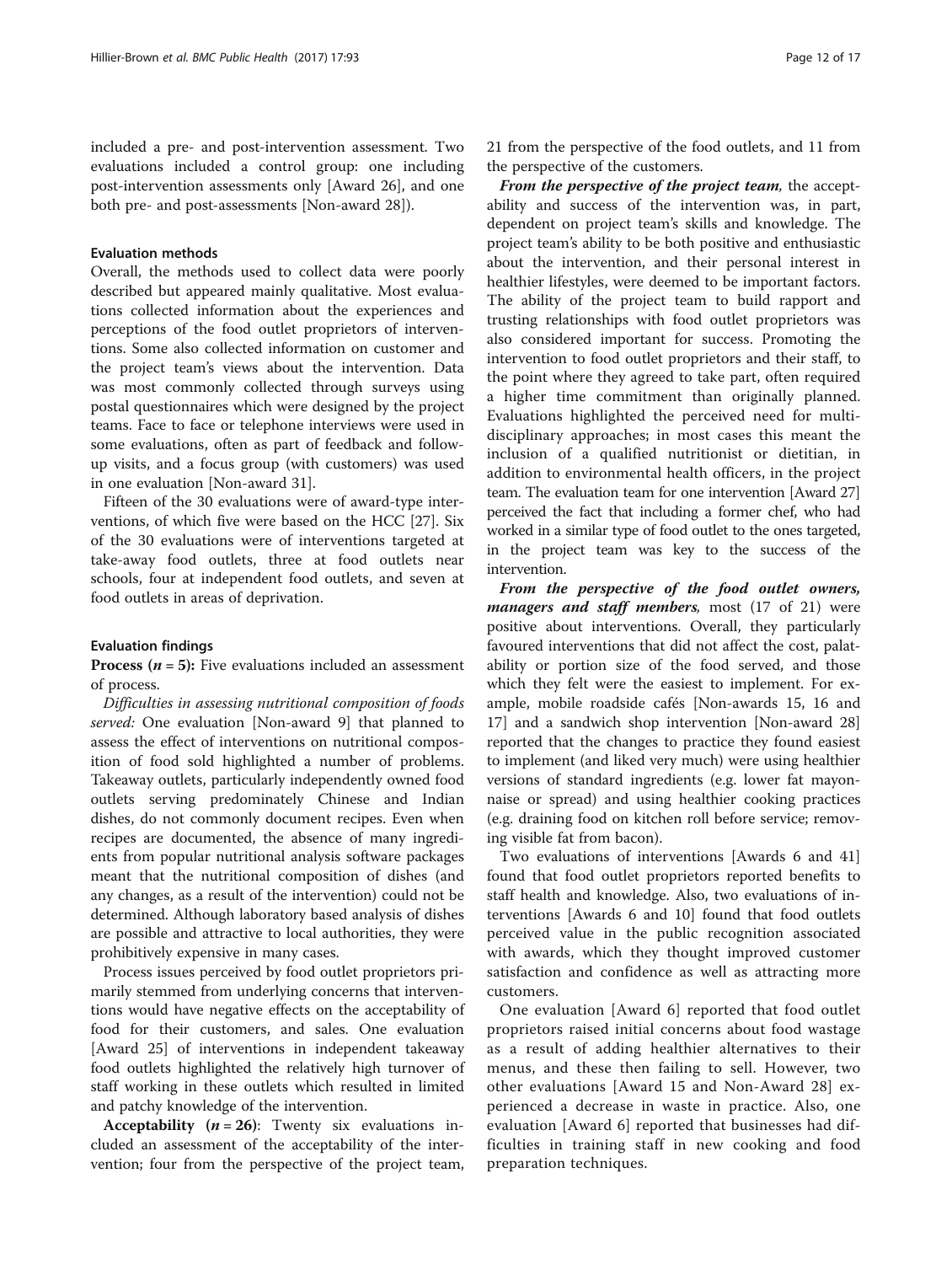One evaluation concluded that the intervention [Award 43] was acceptable in restaurants and cafes, but not takeaways, and three evaluations concluded that, overall, the intervention [Awards 25 and 34, and Nonaward 24] was not acceptable to the food outlets. The main criticism around Award 25 was that this intervention had come to an end; for Award 34 the criticisms focussed on those changes which were perceptible to the customer, and for Non-award 24 the criticisms focussed around the use of the new 5-hole salt shaker which had resulted in customers taking longer to salt their food and increased queues in their outlets.

From the perspective of the customers interviewed for eight of the 11 evaluations, they were in favour, overall, of the intervention, and particularly liked the increase in choice of healthier options'. However, in some cases [Awards 26 and 42, and Non-award 31] customers appeared to lack awareness of intervention, regardless of whether or not they were publicised. In one evaluation, some customers complained about the intervention [Award 2] along the lines of a 'nanny state'.

One evaluation [Award 40] reported that customers did not feel that the intervention would make any difference to what they bought from the food outlet, and two evaluations [Non-awards 24 and 26] received negative views about the interventions from customers. In both cases, the intervention was a 5-hole salt shaker; some customers complained about the 'lack of taste' and longer queues due to it taking longer for customers to salt their food.

Overall, there was not enough information to determine if certain types of food outlets were more willing to participate in interventions. However, two evaluations contacted businesses who had not taken part in interventions [Award 20 and Award 26]. Reasons for not taking part included lack of time and interest in receiving an award, lost or unreceived invitations to take part, and too much concern about the potential effect of interventions on food palatability and sales. One evaluation [Award 27] reported that food outlets in deprived areas found it particularly challenging to generate profits and that interventions and project teams had to be sensitive this.

There was also not enough information to determine whether interventions were more effective in some type of food outlets compared with others. However, one evaluation of an award [Award 43] reported that engagement by restaurants, sandwich shops and cafes was higher than by takeaways, for two reasons. First, because the former typically did not have to make substantive changes to achieve award criteria, or the criteria (e.g. focusing on frying practice) were not relevant. Second, takeaways, where more frying took place, were often reluctant to change frying practices due to concerns about the potential impact on food palatability.

**Cost**  $(n = 10)$ : Ten evaluations included an assessment of the cost of the intervention, all of which were from the perspective of the food outlets. Six food outlets reported an increase in profits and four food outlets reported no change. One evaluation of an intervention targeting mobile food outlets [Non-award 16] reported a saving in oil used due to the use of the small oil spray bottle for frying which was provided by the project team. Another evaluation of a 5-hole salt shaker intervention [Non-award 27] reported a saving in salt used.

**Impact/outcome**  $(n = 21)$ : Twenty one evaluations included an assessment of the impact/outcome of the intervention; none from the perspective of the project team, 19 from the perspective of the food outlets, and three from the perspective of the customers.

Eighteen of the 19 evaluations found that the interventions had a positive impact from the perspective of the food outlet; one evaluation [Non award 16] found negligible impact. The project team who evaluated Non award 16 conducted nutrition sampling and analysis of meals offered by two of the food outlets involved in the intervention. In one case they found that the reduction in fat content of fried food was offset against larger portions being served. In another case, the only change that had been implemented was the use of wholemeal bread for white bread.

The positive impact reported in 18 of the evaluations related to the practices that food outlets were asked to change as part of the intervention (as listed in Additional file [6](#page-14-0)). Although a little unclear overall, it appears that certain practices which took a health by steal approach were more commonly implemented (see below).

One evaluation of an intervention that targeted independent takeaway food outlets [Award 25] included long term (3 year) follow up results. Challenges associated with a relatively high turnover rate of businesses, and staff working in food outlets, were identified. Although many of the staff reported little memory of the intervention at follow-up, all of the businesses still trading under the same owner at 3 years (80%) had sustained at least some of the changes made as a result of the intervention.

Two of the interventions [Awards 29 and 30] were perceived to have had a positive impact from the perspective of the customers, particularly in terms of their awareness and purchasing of meals that had been identified as 'Healthier choices' on the menu. One intervention [Non-award 31] which focussed on calorie labelling was perceived to have had a negligible impact because many of the customers struggled with, and didn't appreciate, the calories labelling.

**Working upstream with suppliers**  $(n = 3)$ : Three businesses reported experiencing difficulties sourcing healthier ingredients and foods from suppliers. One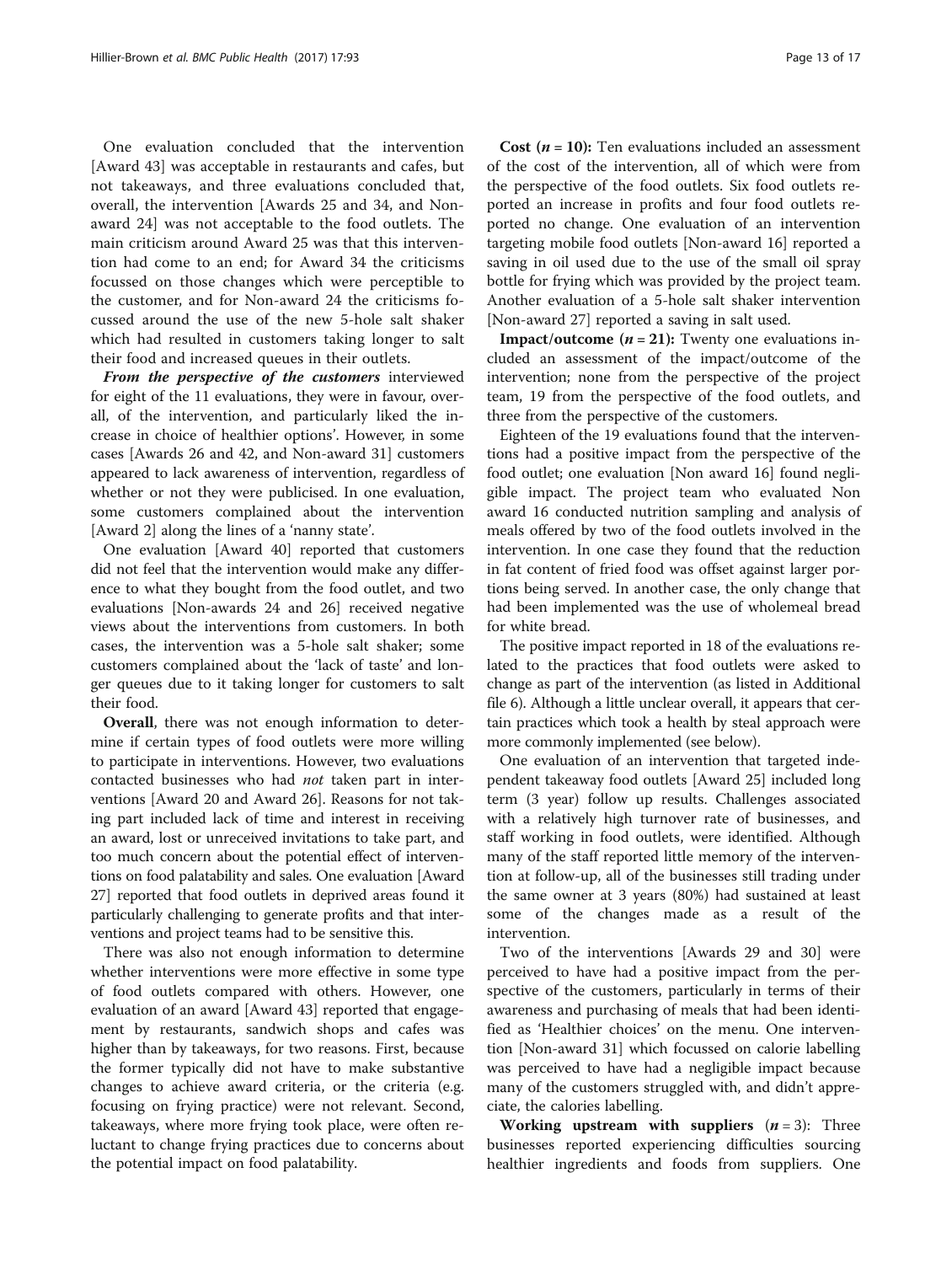business specifically reported difficulties sourcing lower fat spreads and mayonnaise [Award 34], and another business had similar difficulties sourcing tinned tuna in spring water (Non-award 17).

Favouring a health by stealth approach  $(n=10)$ : Ten businesses reported favouring a health by stealth approach to interventions. In general, they found that changing 'like-for-like' more acceptable compared with changes that would be more perceptible to the customer. Specific examples mentioned included using lower fat spread or lower fat mayonnaise for their full fat alternatives, using a healthier oil, and using a 5-hole salt shaker instead of their usual salt shakers.

**Generation of customer demand**  $(n = 3)$ : Three businesses reported the generation of customer demand as a result of implementing the intervention. Their customers reported that they liked the fact that there were more healthier choices on the menu. One evaluation of an intervention [Award 41] reported that they were selling more water and diet drinks now that these are more prominently displayed in their outlet.

## **Discussion**

#### Summary of findings

To our knowledge this is the first systematic mapping and evidence synthesis of interventions to promote healthier ready-to-eat-food sold by specific food outlets in England. We identified 75 interventions with information on content and delivery. Evaluations were conducted on 30 these 75 interventions. The majority (43 of 75) of interventions were awards, which tended to be aimed at a broad range of food outlets and target multiple nutrients for change. In contrast, non-award interventions tended to be aimed at independently owned foot outlets and target specific nutrients.

The majority of project teams who promoted the uptake of interventions by food outlets were local government workers, and most commonly they were environmental health officers. Funding for the projects was usually time-limited, and the delivery of interventions tended to be cost-neutral to the food outlets.

Food outlets were offered a range of support, including in some cases training and provision of new equipment. The most common practice targeted by interventions was adaptation of existing cooking practices. Adding 'healthy meal' options, smaller portion size options, menu labelling, and healthier choices on children's menus, were also popular. There was some evidence to suggest that if interventions can be implemented there is a strong likelihood that changes to food outlet practices will be maintained.

Evaluations predominately focused on acceptability of interventions to business owners. Evaluation findings suggest that successful delivery and implementation of these interventions requires a substantial time commitment from the project team with key personal skills and knowledge. Businesses were more likely to engage with cost neutral interventions which were relatively easy to implement, and those which offered imperceptible changes to price, palatability and portion size. Some businesses did find difficulties in sourcing healthier ingredients at affordable prices.

### Strengths and limitations of methods

We used novel and systematic methods to search for relevant interventions and evaluations. By using these methods we identified over 100 relevant interventions. However, of course, we cannot be sure that we identified all relevant interventions. Building on the search methods used in this paper and that of Godin et al. [\[30](#page-16-0)], feasible and robust methods for applying systematic search strategies to identify web-based and desk-based information in the grey literature that are of relevance to public health are needed.

Our ability to draw conclusions was limited by the quality of reporting of information on intervention content and delivery available, and the limited scope and low methodological quality of evaluations. In nearly all cases, evaluation results were favourable about the intervention, but these findings need to be considered with some caution for two reasons. First, in all cases, evaluations were conducted to inform service delivery rather than as formal research. As such, evaluations were fit for practice, but were limited in scope and of low methodological quality for research purposes. Second, in most cases, evaluations had been conducted by project teams who were also responsible for promoting the uptake of the intervention by food outlet proprietors and their staff, and hence at risk of bias [\[31](#page-16-0)].

#### Interpretation of findings

The rich findings of this review provide information about the scope, specific features, and delivery of existing interventions in England. In addition, the findings provide useful information about aspects of the feasibility and process of the interventions identified. However, the findings only provide clues as to the impact of these interventions on ready-to-eat-meals sold by specific food outlets, and how this might influence the dietary intake of customers and public health.

Comparing the range of practices targeted by the interventions identified in this review with interventions from other countries [\[32](#page-16-0)], it is clear that the interventions operating in England are limited. Specifically, the use of price reductions, personalised receipts, telemarketing and/or mandatory legislation used in other countries, were entirely absent here. Some of these approaches may be hard for local actors to implement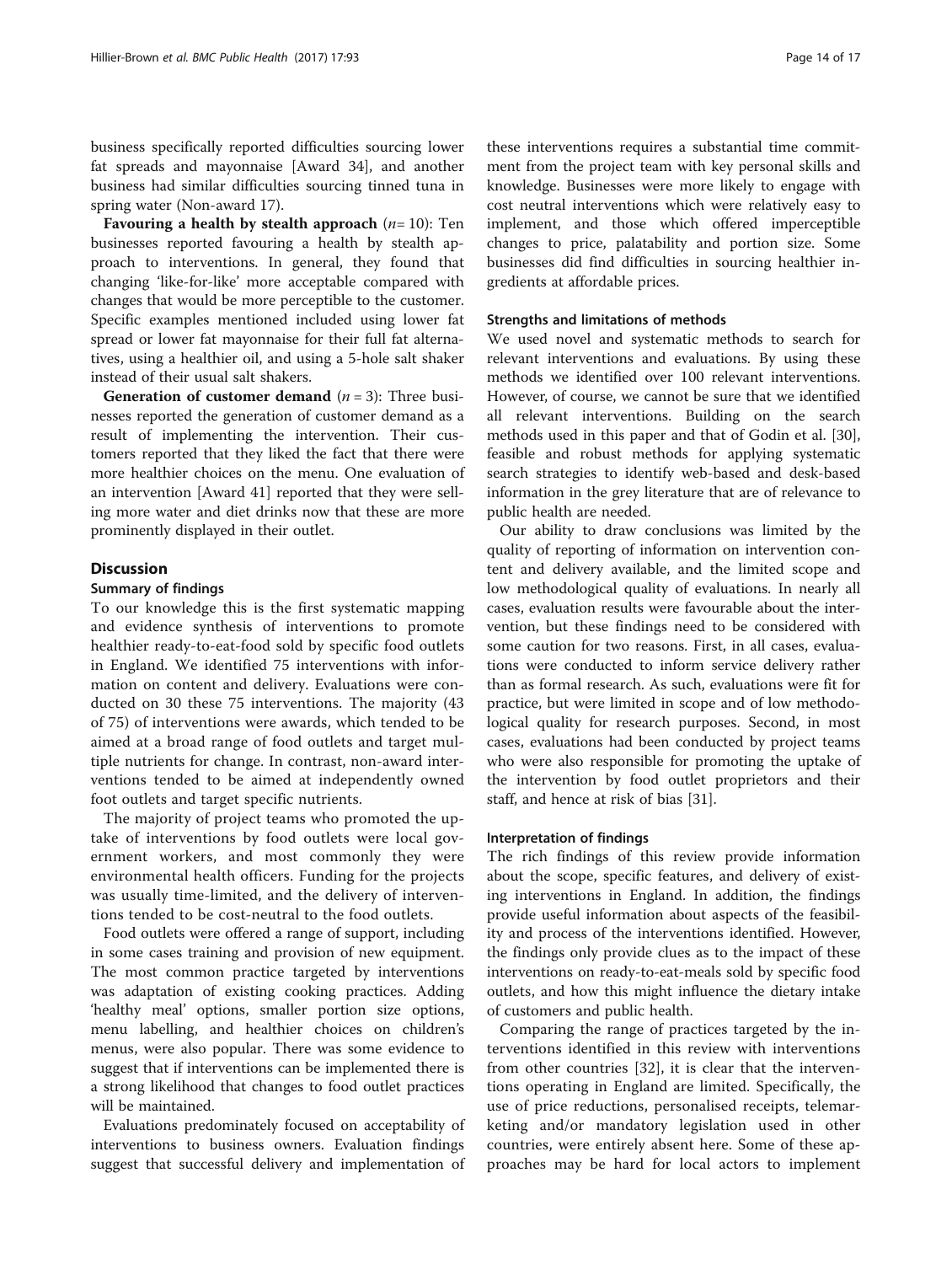<span id="page-14-0"></span>particularly in independently owned food outlets in areas of deprivation.

In particular, very few interventions involved working upstream with food suppliers, generating customer demand, changing competition effects, or reducing portion sizes. All of these options, at least in theory [[33](#page-16-0)–[35](#page-16-0)], could be useful practices to target. Also, few of the interventions operated at a population level. Population level interventions have the advantage that they are often more effective and equitable than more individualistic interventions, although have not been popular with governments in the UK [[36, 37](#page-16-0)].

#### Implications for policy and practice

The fact that there is such a diversity of schemes in operation across England makes it difficult to compare their feasibility and impact, and this must be confusing for consumers, and contribute to their general lack of awareness and understanding of the schemes.

We recommend the rich source of information presented in this paper is captured, ideally by Public Health England (PHE), who then facilitate the sharing of good practice between project teams. Given the similar context in other countries, particularly Ireland, Scotland and Wales, we suggest these findings have currency beyond England. We also suggest that PHE assesses the transferability of findings presented in this paper (for example, between chain and independent food outlets, and between areas of low and high deprivation), and translate the available evidence within a useful resource (such as a toolkit) that delivers practical and pragmatic support to project teams who are responsible for promoting the uptake of interventions to food outlet proprietors.

#### Implications for research

Our findings have identified two key findings for research. First, we found few rigorous evaluations of interventions; the lack of robust evaluations of these sort of initiatives and the difficulty in conducting them (e.g. because of difficulty in undertaking nutritional analysis of food due to lack of standardised menus in independent food outlets) are particularly pertinent. More consideration should be given and efforts made to conduct rigorous evaluations of interventions to promote healthier ready-to-eat meals (to eat in, to take away, or to be delivered) sold by specific food outlets in England. We acknowledge that local authorities do not have the necessary resource for such evaluations. Researchers with specific expertise and knowledge in this area should engage and work in partnership with policy and practice staff that are developing, promoting and evaluating interventions at all levels, including the local level. Rigorous evaluations should include outcome as well as process analysis. Ideally, impacts on inequalities,

Secondly, the feasibility of developing evidence based interventions in this area should be explored. We suggest a range of interventions should be tested, which target different behavioural change strategies at various system levels [\[38](#page-16-0), [39\]](#page-16-0). Potentially promising approaches that deserve further attention include working upstream with suppliers; and working with communities to generate greater consumer demand for healthier alternatives. Other particularly common approaches that deserve further evaluation include 'health by stealth' approaches, reducing portion sizes, and changing the balance of healthy to less healthy options.

### Conclusions

This systematic mapping and evidence synthesis of interventions to promote healthier ready-to-eat-food sold by specific food outlets in England provides information to help inform the development, implementation and evaluation of interventions. The best available evidence suggests that food outlet proprietors are generally positive about implementing these interventions, particularly when they are cost neutral and use a health by stealth approach. Little robust evidence is available on the effectiveness of these approaches and further research is needed to generate this evidence. Opportunities for working upstream with suppliers, and in co-participation with consumers, when developing interventions should be explored.

### Additional files

[Additional file 1:](dx.doi.org/10.1186/s12889-016-3980-2) Process of categorisation of food outlets targeted by the interventions included in this review. (DOCX 16 kb)

[Additional file 2:](dx.doi.org/10.1186/s12889-016-3980-2) List of people contacted, and method(s) of contact, asking for information about interventions to promote healthier ready-toeat meals (to eat in, take away, or delivered) sold by specific food outlets in England. (DOCX 25 kb)

[Additional file 3:](dx.doi.org/10.1186/s12889-016-3980-2) List (name and location) of interventions to promote healthier ready-to-eat meals (to eat in, take away, or delivered) sold by specific1 food outlets in England and identification and data sources (Tier 1, n = 75). (DOCX 17 kb)

[Additional file 4:](dx.doi.org/10.1186/s12889-016-3980-2) List (name and location) of interventions to promote healthier ready-to-eat meals (to eat in, take away, or delivered) sold by specific1 food outlets in England identified through searches but excluded for the reason of insufficient information. (DOCX 14 kb)

[Additional file 5:](dx.doi.org/10.1186/s12889-016-3980-2) Description of the content and delivery of interventions to promote healthier ready-to-eat meals (to eat in, take away, or delivered) sold by specific food outlets in England (Tier 1,  $n = 75$ ). (DOCX 81 kb)

[Additional file 6:](dx.doi.org/10.1186/s12889-016-3980-2) Summary of the content and delivery of interventions to promote healthier ready-to-eat meals (to eat in, take away, or delivered) sold by specifica food outlets in England (Tier 1,  $n = 75$ ) (DOCX 38 kb)

[Additional file 7:](dx.doi.org/10.1186/s12889-016-3980-2) Description of the design, methods and results of evaluations of interventions to promote healthier ready-to-eat meals (to eat in, take away, or delivered) sold by specific food outlets in England (Tier 2,  $n = 30$ ). (DOCX 63 kb)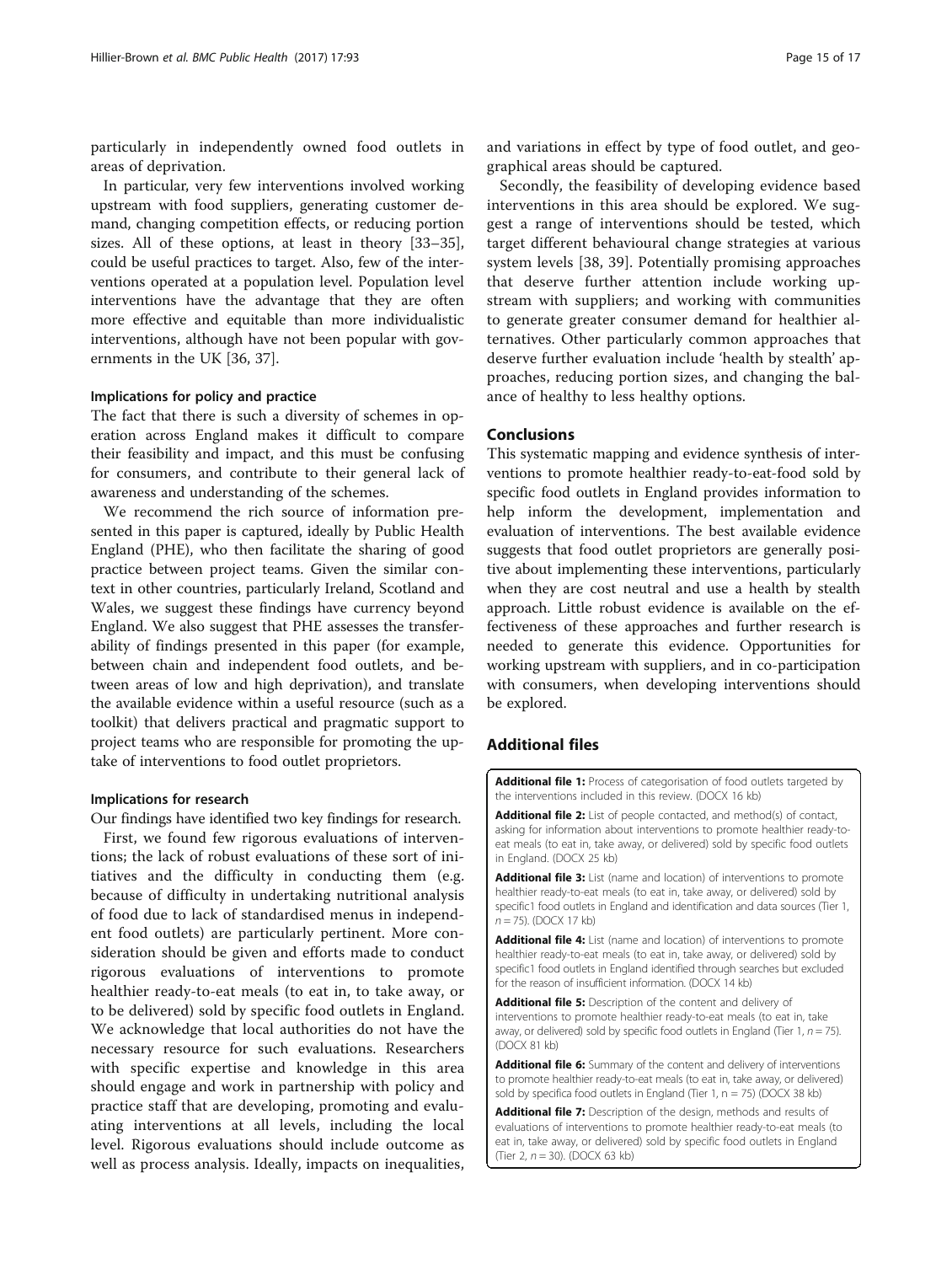#### <span id="page-15-0"></span>Abbreviations

HCC: Healthy Catering Commitment; PHE: Public Health England

#### Acknowledgements

The authors would like to thank the organisations and individuals who provided information to assist with this research.

#### Funding

This study was funded as part of National Institute of Health Research's School for Public Health Research (NIHR SPHR) project: Transforming the 'foodscape': development and feasibility testing of interventions to promote healthier takeaway, pub or restaurant food. With additional support from Durham and Newcastle Universities, and the NIHR Collaboration for Leadership in Applied Health Research and Care of the South West Peninsula (PenCLAHRC). The School for Public Health Research (SPHR) is funded by the National Institute for Health Research (NIHR). SPHR is a partnership between the Universities of Sheffield, Bristol, Cambridge, Exeter, UCL; The London School for Hygiene and Tropical Medicine; the LiLaC collaboration between the Universities of Liverpool and Lancaster; and Fuse, UKCRC Centre for Translational Research in Public Health, a collaboration between Newcastle, Durham, Northumbria, Sunderland and Teesside Universities. Authors FHB, CDS, HJM, WLW, AA, VAS and AAL are members of Fuse. Funding for Fuse comes from the British Heart Foundation, Cancer Research UK, Economic and Social Research Council, Medical Research Council, the National Institute for Health Research, under the auspices of the UK Clinical Research Collaboration, and is gratefully acknowledged. AA is funded by the NIHR as a NIHR Research Professor. JA and MW are funded by the Centre for Diet and Activity Research (CEDAR), a UKCRC Public Health Research Centre of Excellence. Funding from the British Heart Foundation, Cancer Research UK, Economic and Social Research Council, Medical Research Council, the National Institute for Health Research, and the Wellcome Trust, under the auspices of the UK Clinical Research Collaboration, is gratefully acknowledged. The views expressed are those of the authors and not necessarily those of the above named funders.

#### Availability of data and materials

All data generated during this study are included in the supplementary information files.

#### Authors' contributions

AA, JA, AAL and MW devised the concept for the research, contributed to study design and development of methods, and data interpretation. AAL assisted with the searches, screening, data extraction and analysis, was responsible for the management of the study, and drafted the manuscript. FHB assisted in the study design and development of methods, conducted the searches, screening, data extraction and analysis, and contributed to drafting the manuscript. JA contributed to study design and development of methods, and data interpretation. HJM contributed to study design and the development of methods, and assisted with the searches. CDS contributed to study design and the development of methods, and assisted with the screening, data extraction and data interpretation. WLW assisted with data extraction and data interpretation. CA, VAS and MW contributed to the development of methods and data interpretation. All authors have provided critical comments on drafts of the manuscript and have read and approved the final version.

#### Competing interests

The authors declare that they have no competing interests.

#### Consent for publication

Not applicable.

#### Ethics approval and consent to participate

Not applicable.

#### Author details

<sup>1</sup>Obesity Related Behaviours Research Group, School of Medicine, Pharmacy & Health, Wolfson Research Institute, Durham University, Durham, UK. <sup>2</sup>Fuse – UKCRC Centre for Translational Research in Public Health, Newcastle University, Newcastle-upon-Tyne, UK. <sup>3</sup>Human Nutrition Research Centre, Institute of Health & Society, Newcastle University, Newcastle upon Tyne, UK.

<sup>4</sup>Institute of Health & Society, Newcastle University, Newcastle upon Tyne UK. <sup>5</sup>Psychology Applied to Heath, University of Exeter Medical School University of Exeter, Exeter, UK. <sup>6</sup>Centre for Public Policy & Health, School of Medicine, Pharmacy & Health, Wolfson Research Institute, Durham University, Durham, UK.<sup>7</sup> Present address: CEDAR - UKCRC Centre for Diet and Activity Research, MRC Epidemiology Unit, University of Cambridge School of Clinical Medicine, Cambridge, UK.

#### Received: 29 July 2016 Accepted: 21 December 2016 Published online: 19 January 2017

#### References

- 1. Jaworowska A, Blackham T, Davies IG, Stevenson L. Nutritional challenges and health implications of takeaway and fast food. Nutr Rev. 2013;71(5): 310–8.
- 2. Lachat C, Nago E, Verstraeten R, Roberfroid D, Van Camp J, Kolsteren P. Eating out of home and its association with dietary intake: a systematic review of the evidence. Obes Rev. 2012;13(4):329–46.
- 3. Summerbell CD, Douthwaite W, Whittaker V, Ells LJ, Hillier F, Smith S, Kelly S, Edmunds LD, Macdonald I. The association between diet and physical activity and subsequent excess weight gain and obesity assessed at 5 years of age or older: a systematic review of the epidemiological evidence. Int J Obes. 2009;33 Suppl 3:S1–92.
- 4. Rosenheck R. Fast food consumption and increased caloric intake: a systematic review of a trajectory towards weight gain and obesity risk. Obes Rev. 2008;9(6):535–47.
- 5. Riley M. Marketing eating out. The influence of social culture and innovation. Br Food J. 1994;96(10):15–8.
- 6. Hawkes C. Marketing activities of global soft drink and fast food companies in emerging markets: a review. In: Globalization, Diets and Noncommunicable Diseases. edn. Geneva: World Health Organization; 2002.
- 7. Adams J, Goffe L, Brown T, Lake A, Summerbell C, White M, Wrieden W, Adamson A. Frequency and socio-demographic correlates of eating meals out and take-away meals at home: cross-sectional analysis of the UK national diet and nutrition survey, waves 1–4 (2008–12). Int J Behav Nutr Phys Act. 2015;12(1):51.
- 8. Maguire ER, Burgoine T, Monsivais P. Area deprivation and the food environment over time: A repeated cross-sectional study on takeaway outlet density and supermarket presence in Norfolk, UK, 1990–2008. Health Place. 2015;33:142–7.
- 9. Lytle LA. Measuring the Food Environment: State of the Science. Am J Prev Med. 2009;36(4, Supplement 1):S134–44.
- 10. Gittelsohn J, Lee-Kwan SH, Batorsky B. Community-Based Interventions in Prepared-Food Sources: A Systematic Review. Prev Chronic Dis. 2013;10:E180.
- 11. Jebb SA. The Public Health Responsibility DealFood Network. Nutr Bull. 2012;37(4):355–8.
- 12. Local Partners Public Health Responsibility Deal [\[https://responsibilitydeal.](https://responsibilitydeal.dh.gov.uk/local-partners/) [dh.gov.uk/local-partners/](https://responsibilitydeal.dh.gov.uk/local-partners/)]. Accessed 03 Jan 2017.
- 13. Estrade M, Dick S, Crawford F, Jepson R, Ellaway A, McNeill G. A qualitative study of independent fast food vendors near secondary schools in disadvantaged Scottish neighbourhoods. BMC Public Health. 2014;14:793.
- 14. Sharpe R. An inconvenient sandwich: the throwaway economics of takeaway food. London: New Economics Foundation; 2010.
- 15. Local Authorities Coordinators of Regulatory Services. Healthier Catering Awards. 2010. Available at: [http://www.cieh.org/uploadedFiles/Core/](http://www.cieh.org/uploadedFiles/Core/Membership/Regional_network/London/Lacors_review_of_Healthier_Catering_Awards.pdf) [Membership/Regional\\_network/London/Lacors\\_review\\_of\\_Healthier\\_](http://www.cieh.org/uploadedFiles/Core/Membership/Regional_network/London/Lacors_review_of_Healthier_Catering_Awards.pdf) [Catering\\_Awards.pdf.](http://www.cieh.org/uploadedFiles/Core/Membership/Regional_network/London/Lacors_review_of_Healthier_Catering_Awards.pdf) Accessed 03 Jan 2017.
- 16. Adams J, Hillier-Brown FC, Moore HJ, Lake AA, Araujo-Soares V, White M, Summerbell C. Searching and synthesising 'grey literature' and 'grey information' in public health: critical reflections on three case studies. Syst Rev. 2016;5(1):164.
- 17. Hillier-Brown F, Moore H, Lake A, Adamson A, White M, Adams J, Araujo-Soares V, Abraham C, Summerbell C. The effectiveness of interventions targeting specific out-of-home food outlets: protocol for a systematic review. Syst Rev. 2014;3(1):17.
- 18. Hillier-Brown FC, Summerbell CD, Moore HJ, Routen A, Lake AA, Adams J, White M, Araujo-Soares V, Abraham C, Adamson AJ et al. The impact of interventions to promote healthier ready-to-eat meals (to eat in, to take away, or to be delivered) sold by specific food outlets open to the general public: a systematic review. Obes Rev. 2016: In press.